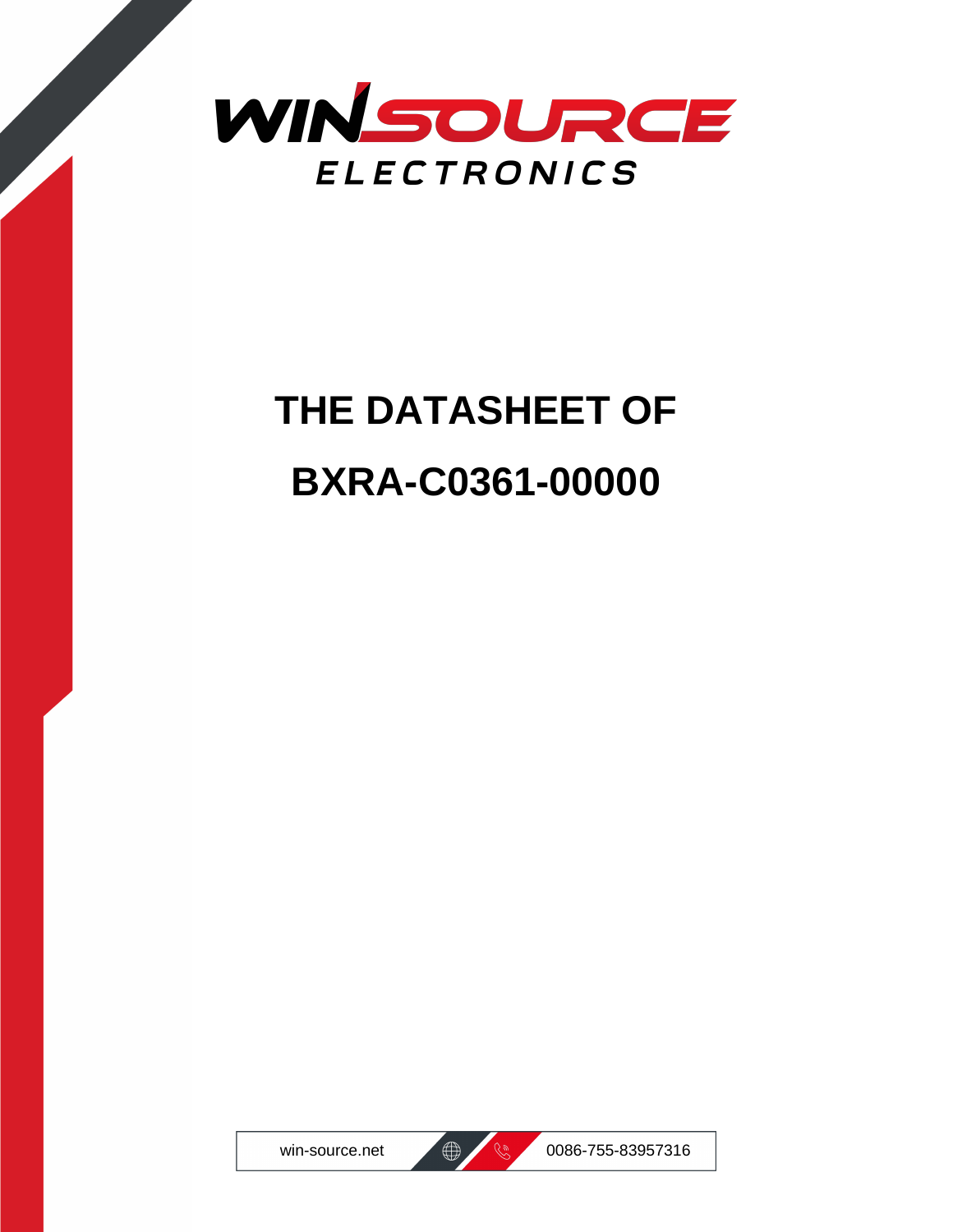## Bridgelux LS Array Series

## Product Data Sheet

## **Introduction**

The Bridgelux family of LED Array products delivers high performance, compact and cost-effective solidstate lighting solutions to serve the general lighting market. These products combine the higher efficacy, lifetime, and reliability benefits of LEDs with the light output levels of many conventional lighting sources. The Bridgelux LS Array Series has been specified to enable lamp and luminaire designs which are thermally limited to a maximum of 4-8 Watts, including replacement lamps, decorative lighting and white goods applications.

The Bridgelux LS Array Series provides a high performance alternative to conventional solid state solutions, delivering between 240 and 360 lumens under application conditions in warm and cool white color temperatures. These compact high flux density light sources deliver uniform high quality illumination without pixilation or the multiple shadow effect caused by LED component based solutions, enabling both diffuse and directional lamp replacements for a wide range of applications. To simplify system design for appropriate light output, Bridgelux LED Arrays are specified to deliver performance under typical use conditions.

These integrated plug and play solutions reduce system complexity and enable miniaturized costeffective lamp and luminaire designs. Lighting system designs incorporating these LED Arrays deliver performance comparable to that of a 20-40 Watt incandescent, 20-35 Watt halogen and low wattage compact fluorescent lamps and luminaires and feature increased system level efficacy and service life. Typical applications include replacement lamps, task lighting, under cabinet, accent, pendant, sconces, porch, pathway, landscape, portable, and consumer luminaires and white goods.

#### **Features**

- Compact high flux density light source
- Uniform high quality illumination
- Streamlined thermal path
- Energy Star / ANSI compliant binning structure
- More energy efficient than incandescent, halogen and fluorescent lamps
- Low voltage DC operation
- Instant light with unlimited dimming
- Long operating life
- RoHS compliant and Pb free

## **Benefits**

- Enhanced optical control
- Clean white light without pixilation
- Significantly reduced thermal resistance and increased operating temperatures
- Uniform consistent white light
- Lower operating costs
- Increased safety
- Easy to use with daylight and motion detectors to enable increased energy savings
- Reduced maintenance costs
- Environmentally friendly, no disposal issue



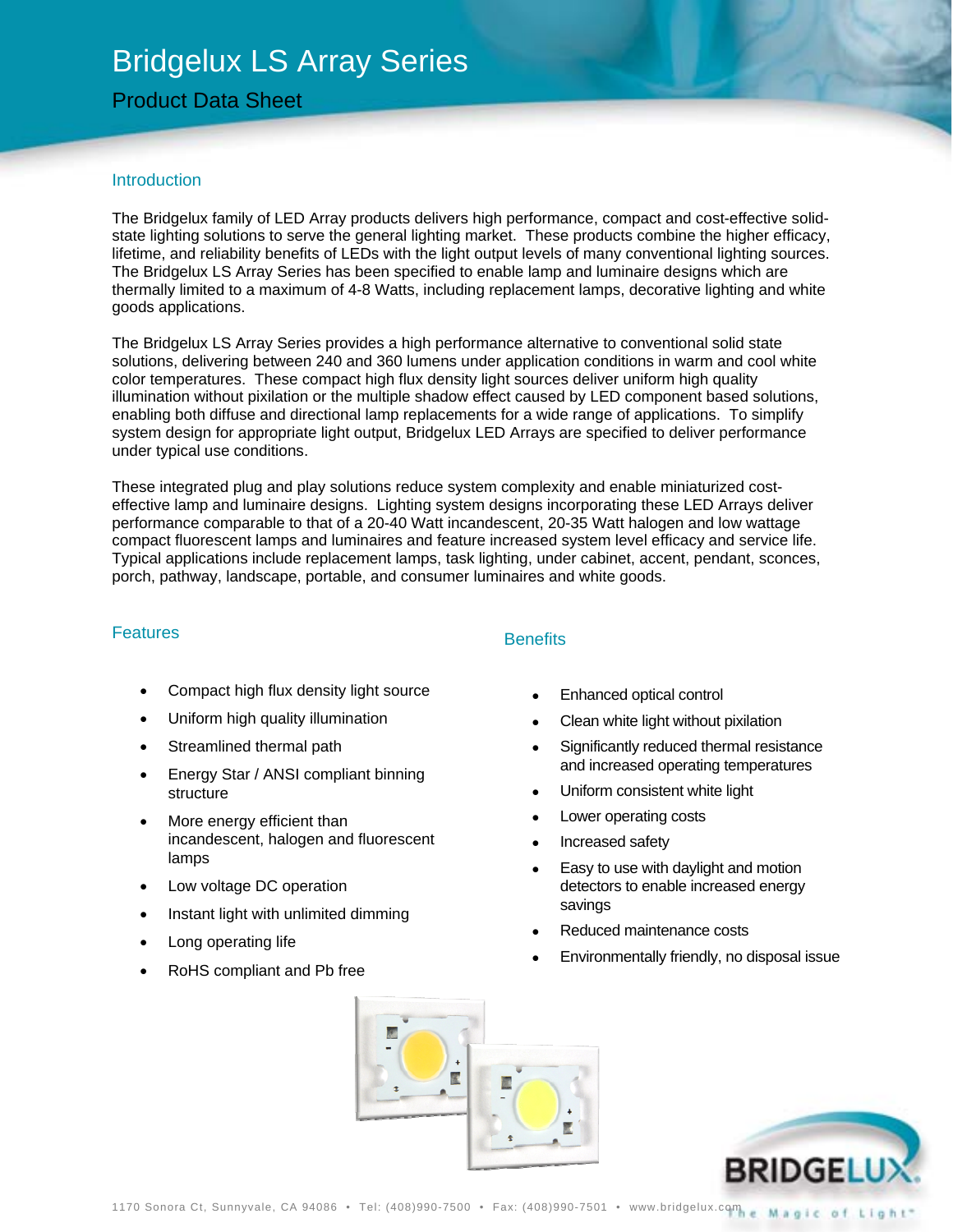| <b>Table of Contents</b>                                    | Page |
|-------------------------------------------------------------|------|
| <b>Product Nomenclature</b>                                 | 3    |
| Average Lumen Maintenance Characteristics                   | 3    |
| <b>Environmental Compliance</b>                             | 3    |
| UL Recognition                                              | 4    |
| Minor Product Change Policy                                 | 4    |
| <b>Cautionary Statements</b>                                | 4    |
| Case Temperature Measurement Point                          | 5    |
| <b>Flux Characteristics</b>                                 | 6    |
| <b>Optical Characteristics</b>                              | 7    |
| <b>Electrical Characteristics</b>                           | 8    |
| Absolute Minimum and Maximum Ratings                        | 9    |
| <b>Typical Performance at Alternative Drive Currents</b>    | 10   |
| <b>Mechanical Dimensions</b>                                | 11   |
| <b>Typical Radiation Pattern</b>                            | 12   |
| <b>Wavelength Characteristics</b>                           | 13   |
| Typical Relative Luminous Flux vs. Current                  | 14   |
| <b>Typical Light Output Characteristics vs. Temperature</b> | 15   |
| <b>Typical Chromaticity Characteristics vs. Temperature</b> | 16   |
| <b>Typical Forward Current Characteristics</b>              | 17   |
| <b>Current Derating Curves</b>                              | 19   |
| <b>Product Binning</b>                                      | 20   |
| Luminous Flux Binning Information                           | 20   |
| <b>Color Binning Information</b>                            | 21   |
| Mechanical Assembly and Handling                            | 23   |
| Product Packaging and Labeling                              | 24   |
| Packaging Tube Design                                       | 27   |
| Design Resources                                            | 28   |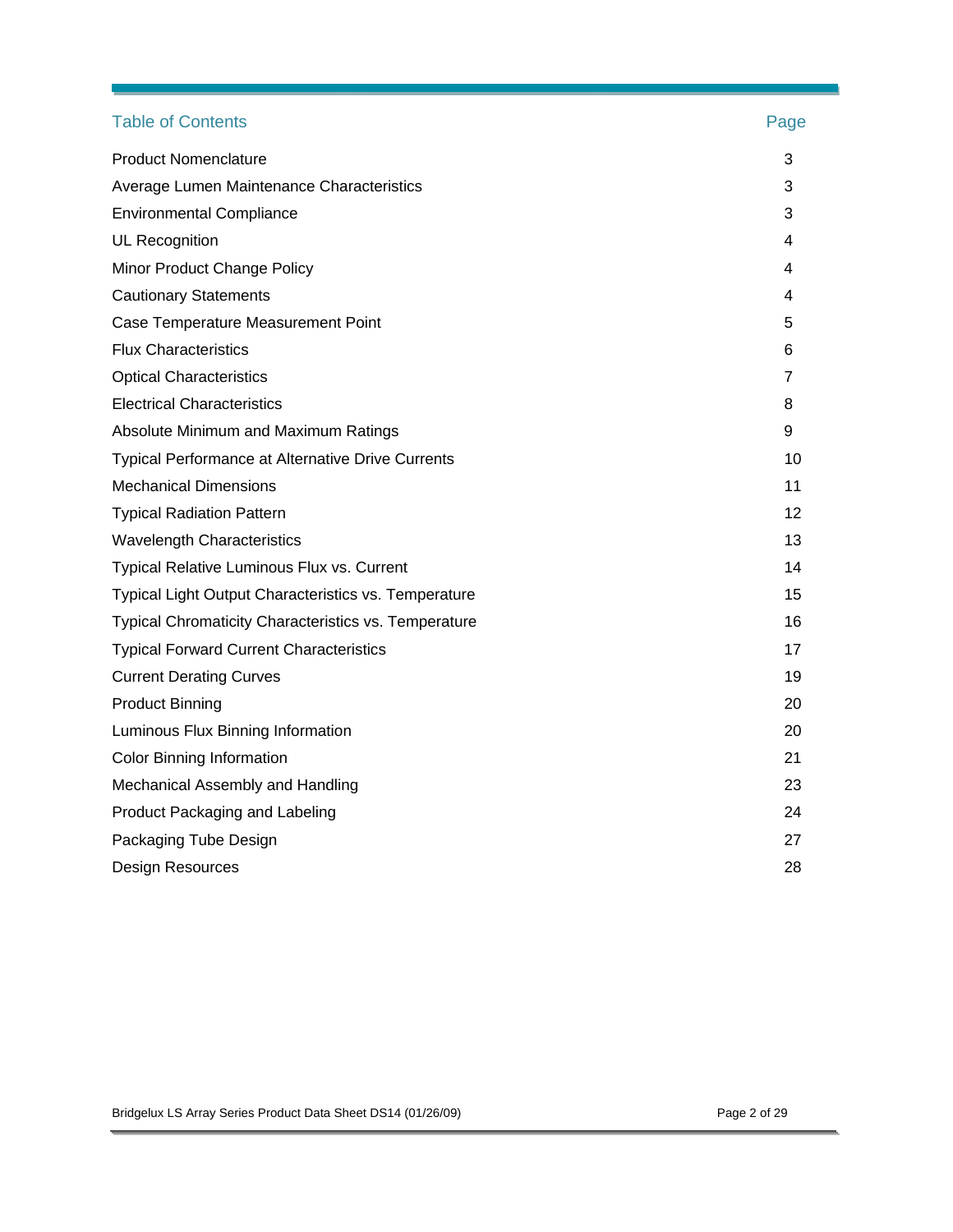## Product Nomenclature

The part number designation for Bridgelux LED Arrays is explained as follows:

#### B X R A – A B C D E – R R R R R

Where:

B X R A – designates product family

A – designates color, C for Cool White and W for Warm White

B C D – designates LED Array product flux, 024 for a 240 lumen array, 026 for a 260 lumen array and 036 for a 360 lumen array

E – designates product family

R R R R R – used to designate product options, 00000 by default

The base product part number (BXRA-ABCDE) is indicated on each individual unit, printed on the bottom of the LED Array.

## Average Lumen Maintenance Characteristics

Bridgelux projects that its family of LED Array products will deliver, on average, greater than 70% lumen maintenance after 50,000 hours of operation at the rated forward test current. This performance assumes constant current operation with case temperature maintained at or below 70°C. For use beyond these typical operating conditions please consult your Bridgelux sales representative for further assistance.

These projections are based on a combination of package test data, semiconductor chip reliability data, a fundamental understanding of package related degradation mechanisms, and performance observed from products installed in the field using Bridgelux die technology. Bridgelux conducts lumen maintenance tests per LM80. Observation of design limits is required in order to achieve this projected lumen maintenance.

## Environmental Compliance

Bridgelux is committed to providing environmentally friendly products to the solid-state lighting market. Bridgelux LED Arrays are compliant to the European Union directives on the restriction of hazardous substances in electronic equipment, namely the RoHS directive. Bridgelux will not intentionally add the following restricted materials to LED Array products: lead, mercury, cadmium, hexavalent chromium, polybrominated biphenyls (PBB) or polybrominated diphenyl ethers (PBDE).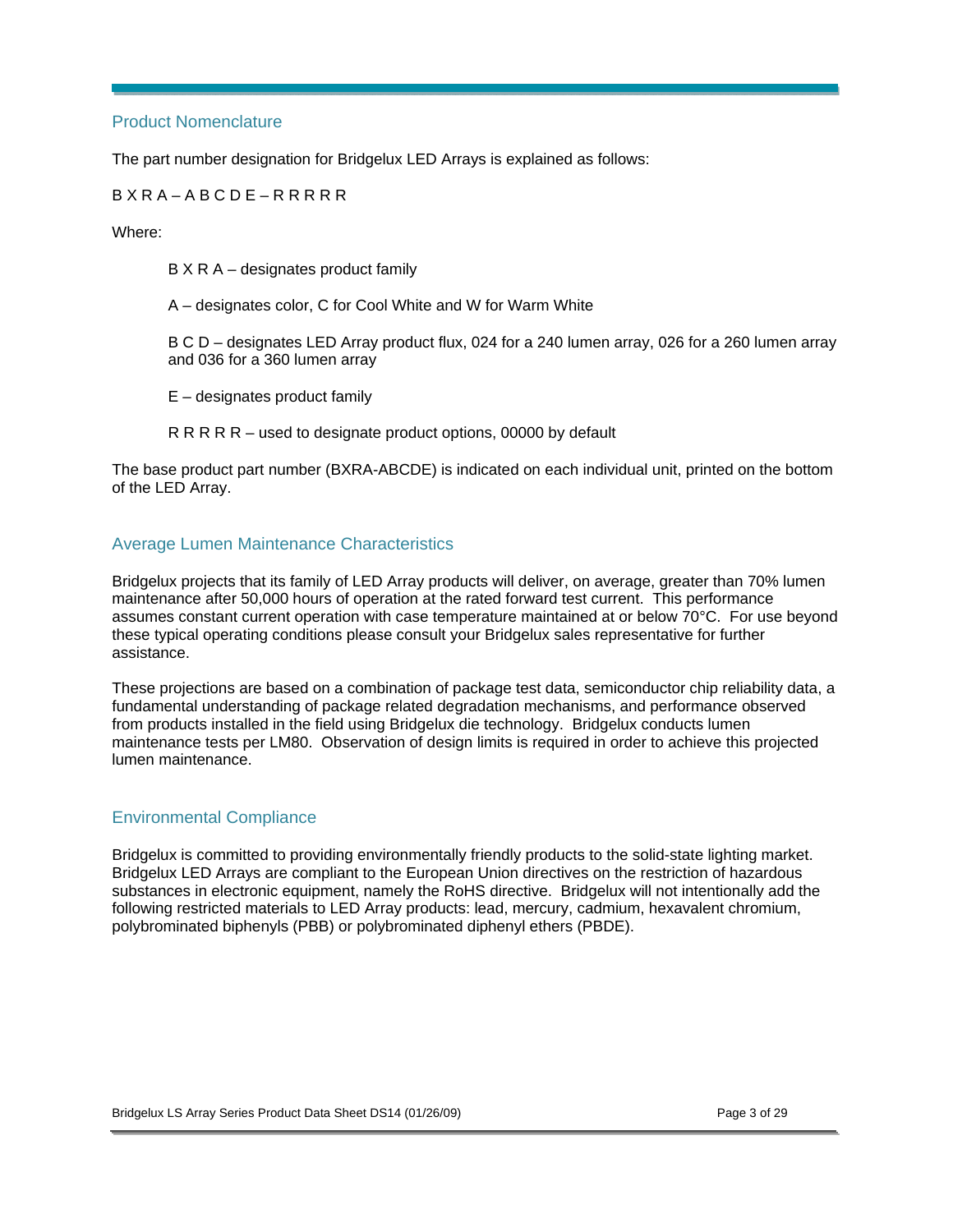#### UL Recognition

Bridgelux is in the process of securing UL Recognition for the LED Array products. This process is expected to be complete in February 2010. Bridgelux uses UL Recognized materials with suitable flammability ratings in the LED Array to streamline the process for customers to secure UL listing of the final luminaire product. Bridgelux recommends that luminaires are designed with a Class 2 Driver to facilitate the UL listing process.

## Minor Product Change Policy

The rigorous qualification testing on products offered by Bridgelux provides performance assurance. Slight cosmetic changes that do not affect form, fit, or function may occur as Bridgelux continues product optimization.

## CAUTION: CONTACT WITH OPTICAL AREA

Contact with the resin area should be avoided. Applying stress to the resin area can result in damage to the product.

## CAUTION: EYE SAFETY

Eye safety classification for the use of Bridgelux LED Arrays is contained in the CIE S 009/E2002 Photobiological Safety of Lamps and Lamp Systems specification. Bridgelux LED Arrays are classified under section 6 lamp classification as Risk Group 2 (Moderate Risk). Please use appropriate precautions. It is important that employees working with LEDs are trained to use them safely. Luminaire manufacturers should refer to CIE S 009/E2002 to establish the classification of their product.

## CAUTION: RISK OF BURN

Do not touch the LED Array or resin area during operation. Allow the LED Array to cool for a sufficient period of time before handling. The LED Array may reach elevated temperatures such that it can burn skin when touched.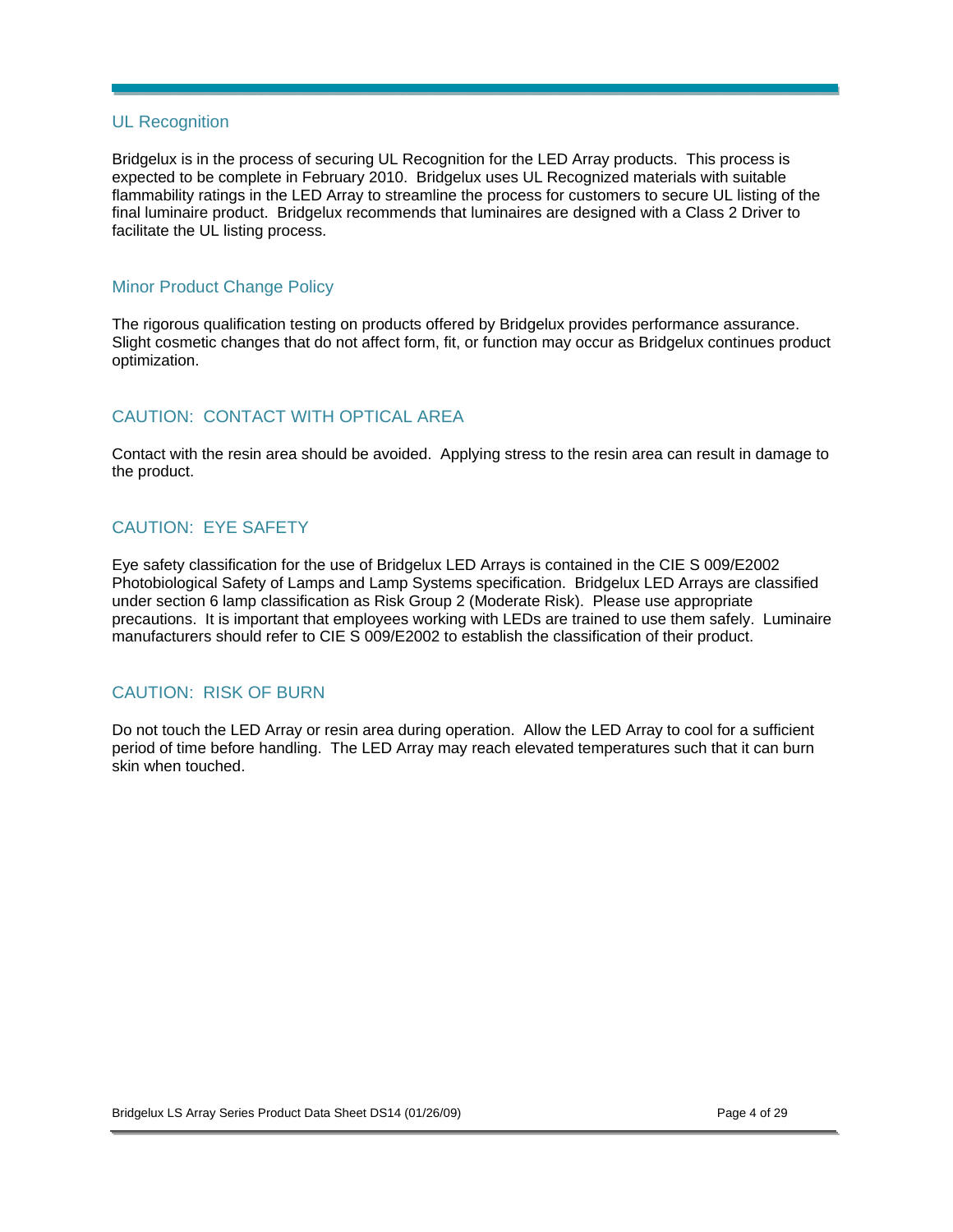### Case Temperature Measurement Point

A case temperature measurement point location is included on the top surface of the Bridgelux LED Arrays. The location of this measurement point is indicated in the mechanical dimensions section of this data sheet.

The purpose of this measurement point is to allow the user access to a measurement point closely linked to the true case temperature on the back surface of the LED Array. Once the LED Array is installed, it is challenging to measure the back surface of the array, or true case temperature. Measuring the top surface of the product can lead to inaccurate results due to the poor thermal conductivity of the top layers of the array such as the solder mask and other materials.

Bridgelux has provided the case temperature measurement location in a manner which closely ties it to the true case temperature of the LED Array under steady state operation. Deviations between thermal measurements taken at the point indicated and the back of the LED Array differ by less than 1°C, providing a robust method to testing thermal operation once the product is installed.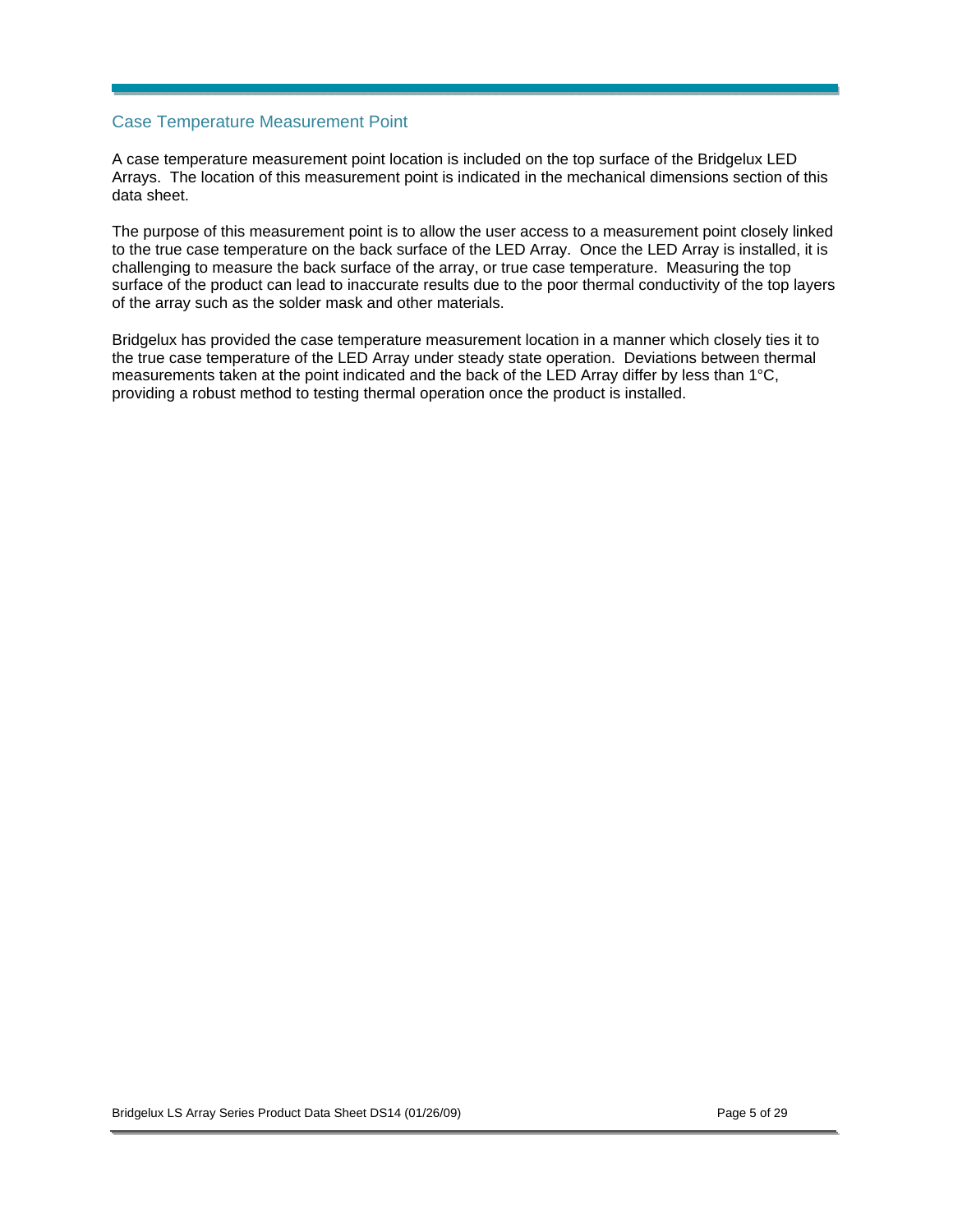## Flux Characteristics

| Color      | <b>Base Part</b><br><b>Number</b> | <b>Minimum</b><br><b>Typical</b><br><b>Luminous</b><br>Luminous<br>Flux φν (lm),<br>T <sub>i</sub> =25°C <sup>[1]</sup><br>Flux $\phi$ v (lm),<br>T <sub>case</sub> =60°C <sup>[3]</sup> |     | <b>Typical</b><br><b>Luminous</b><br>Flux φν (Im),<br>$T_i = 25^{\circ}C$ | Test<br><b>Current</b><br>$(mA)^{[2]}$ |
|------------|-----------------------------------|------------------------------------------------------------------------------------------------------------------------------------------------------------------------------------------|-----|---------------------------------------------------------------------------|----------------------------------------|
| Warm White | <b>BXRA-W0240</b>                 | 240                                                                                                                                                                                      | 240 | 265                                                                       | 350                                    |
|            | <b>BXRA-W0260</b>                 | 260                                                                                                                                                                                      | 260 | 295                                                                       | 350                                    |
| Cool White | <b>BXRA-C0360</b>                 | 360                                                                                                                                                                                      | 360 | 400                                                                       | 350                                    |

Notes for Table 1:

- 1. Bridgelux maintains  $a \pm 7$ % tolerance of flux measurements.
- 2. Parts are tested in pulsed conditions,  $Tj = 25^{\circ}C$ . Pulse width is 10 ms at rated test current.
- 3. Typical performance when driven with direct current using Bridgelux test set-up. Please contact a Bridgelux sales representative for additional details.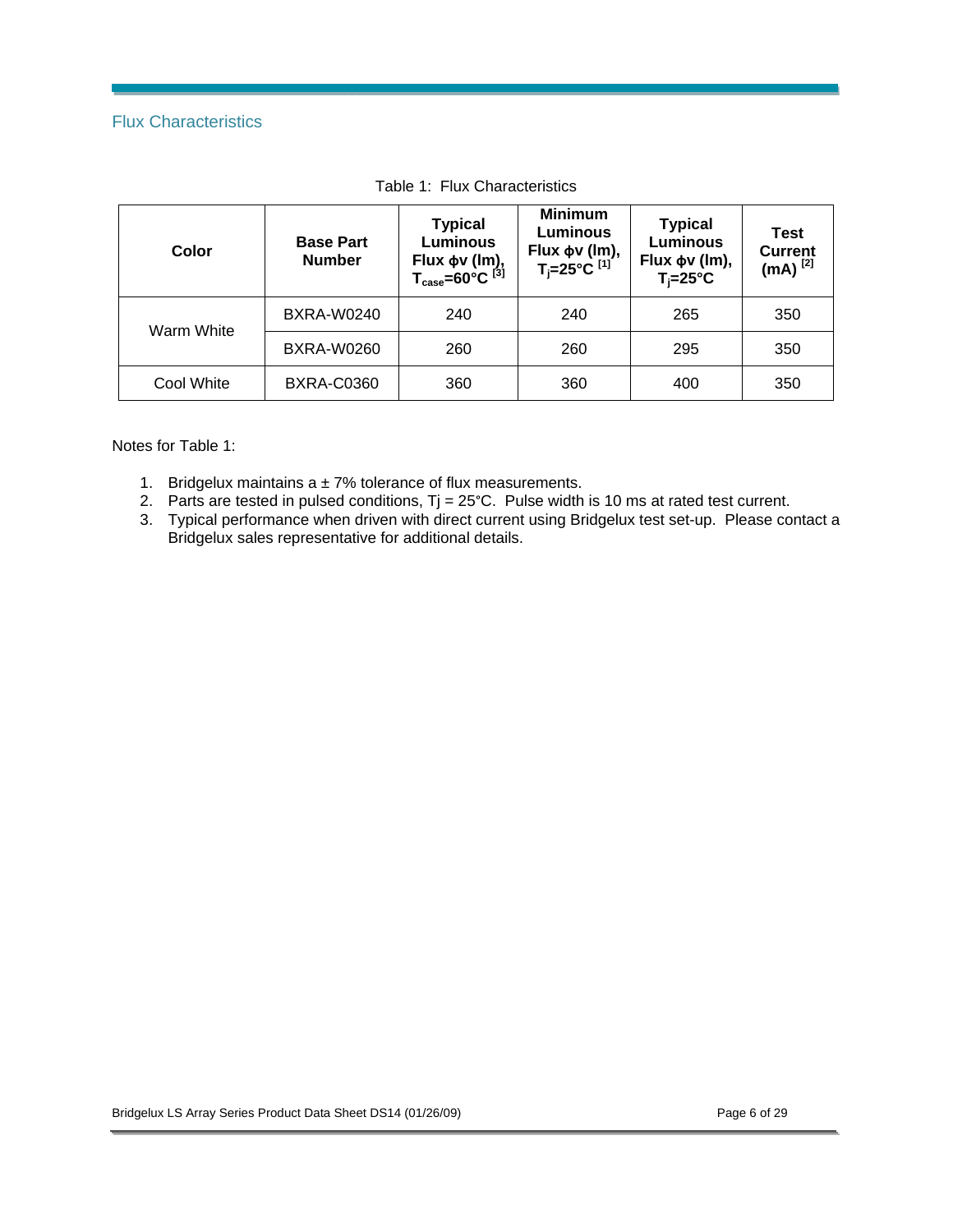## Optical Characteristics

|               |                                   |        | <b>Color Temperature</b><br>$(CCT)^{{[1],[2],[3]}}$ |        | <b>Typical</b>                              | <b>Typical</b><br><b>Viewing</b>                     | <b>Typical</b><br><b>Center</b><br><b>Beam</b><br>Candle<br><b>Power</b><br>$(cd)^{[5]}$ |  |
|---------------|-----------------------------------|--------|-----------------------------------------------------|--------|---------------------------------------------|------------------------------------------------------|------------------------------------------------------------------------------------------|--|
| Color         | <b>Base Part</b><br><b>Number</b> | Min    | <b>Typ</b>                                          | Max    | Color<br><b>Rendering</b><br>Index $^{[4]}$ | Angle<br>(Degrees)<br>$2 \frac{6}{2}$ <sup>[6]</sup> |                                                                                          |  |
| Warm          | <b>BXRA-W0240</b>                 |        | 3000 K                                              | 3700 K | 82                                          | 120                                                  | 85                                                                                       |  |
| White         | <b>BXRA-W0260</b>                 | 2850 K |                                                     |        |                                             | 120                                                  | 95                                                                                       |  |
| Cool<br>White | <b>BXRA-C0360</b>                 | 4750 K | 5600 K                                              | 7000 K | 65                                          | 120                                                  | 115                                                                                      |  |

| Table 2: Optical Characteristics |
|----------------------------------|
|                                  |

Notes for Table 2:

- 1. Parts are tested in pulsed conditions, Tj = 25°C. Pulse width is 10 ms at rated test current.
- 2. Refer to Flux Characteristic Table for test current data.
- 3. Product is binned for color in x y coordinates.
- 4. Higher CRI options available upon request.
- 5. Center beam candle power is a calculated value based on lambertian radiation pattern at nominal test current (350mA).
- 6. Viewing angle is the off axis angle from the centerline where Iv is ½ of the peak value.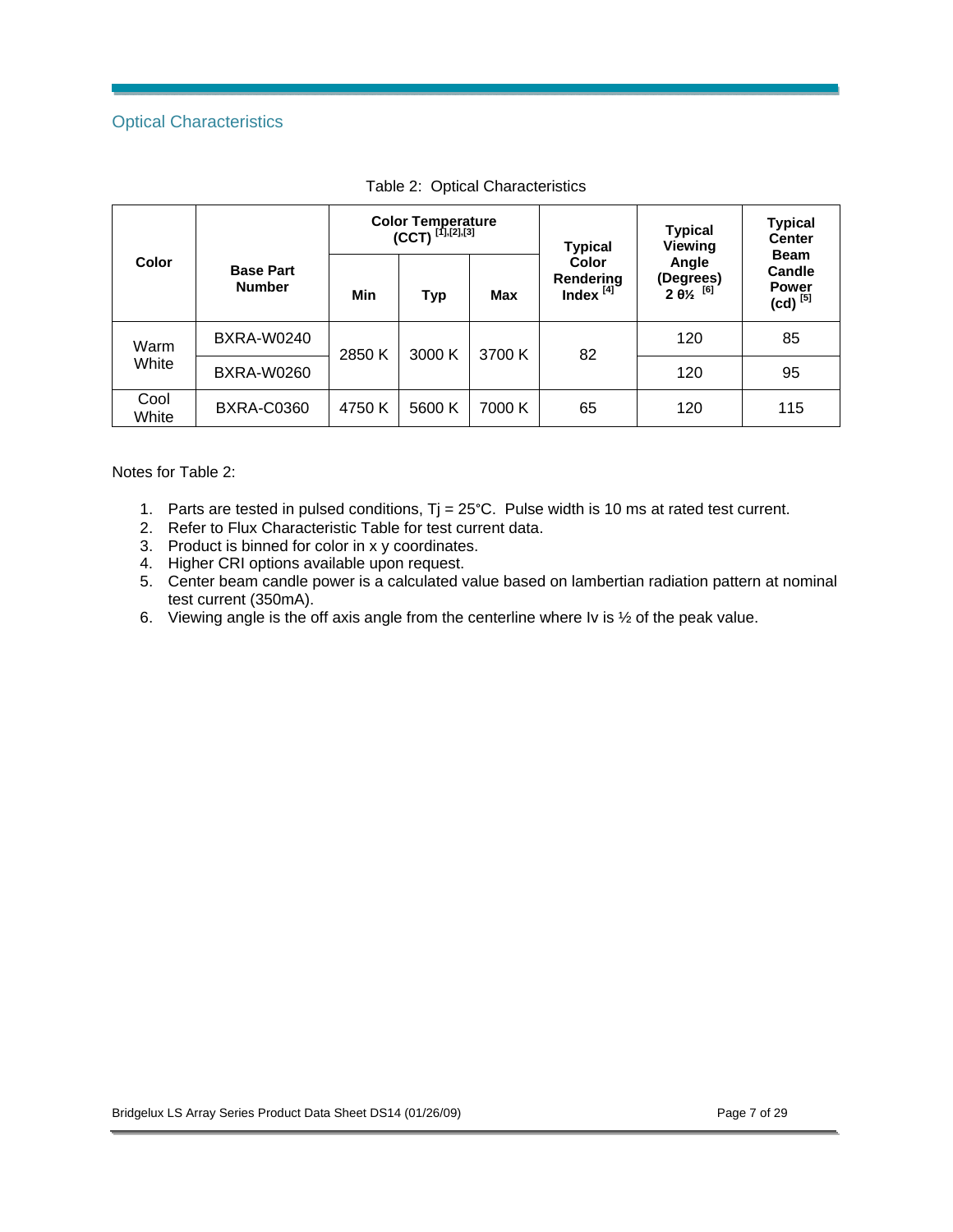## Electrical Characteristics

|               |                                           |      | Forward Voltage Vf<br>(V) [1],[2] |              | <b>Test</b>            | <b>Typical</b><br><b>Temperature</b><br><b>Coefficient of</b> | <b>Typical</b><br><b>Thermal</b><br><b>Resistance</b><br>Junction to<br>Case (°C/W)<br>$\mathsf{R}\Theta_{\mathsf{ic}}$ |  |
|---------------|-------------------------------------------|------|-----------------------------------|--------------|------------------------|---------------------------------------------------------------|-------------------------------------------------------------------------------------------------------------------------|--|
| Color         | <b>Base Part</b><br><b>Number</b>         | Min  | <b>Typ</b>                        | Max          | <b>Current</b><br>(mA) | <b>Forward</b><br>Voltage<br>(mV/°C)<br>ΔVf/ΔTj               |                                                                                                                         |  |
| Warm          | <b>BXRA-W0240</b>                         | 12.1 | 13.2                              | 14.3         | 350                    | $-1$ to $-3$                                                  | 2.5                                                                                                                     |  |
| White         | BXRA-W0260<br>11.6<br>12.6<br>13.6<br>350 |      |                                   | $-1$ to $-3$ | 2.5                    |                                                               |                                                                                                                         |  |
| Cool<br>White | <b>BXRA-C0360</b>                         | 12.1 | 13.2                              | 14.3         | 350                    | $-1$ to $-3$                                                  | 2.5                                                                                                                     |  |

Table 3: Electrical Characteristics

Notes for Table 3:

- 1. Parts are tested in pulsed conditions, Tj = 25°C. Pulse width is 10 ms at rated test current.
- 2. Bridgelux maintains a tester tolerance of  $\pm$  0.10 V on forward voltage measurements.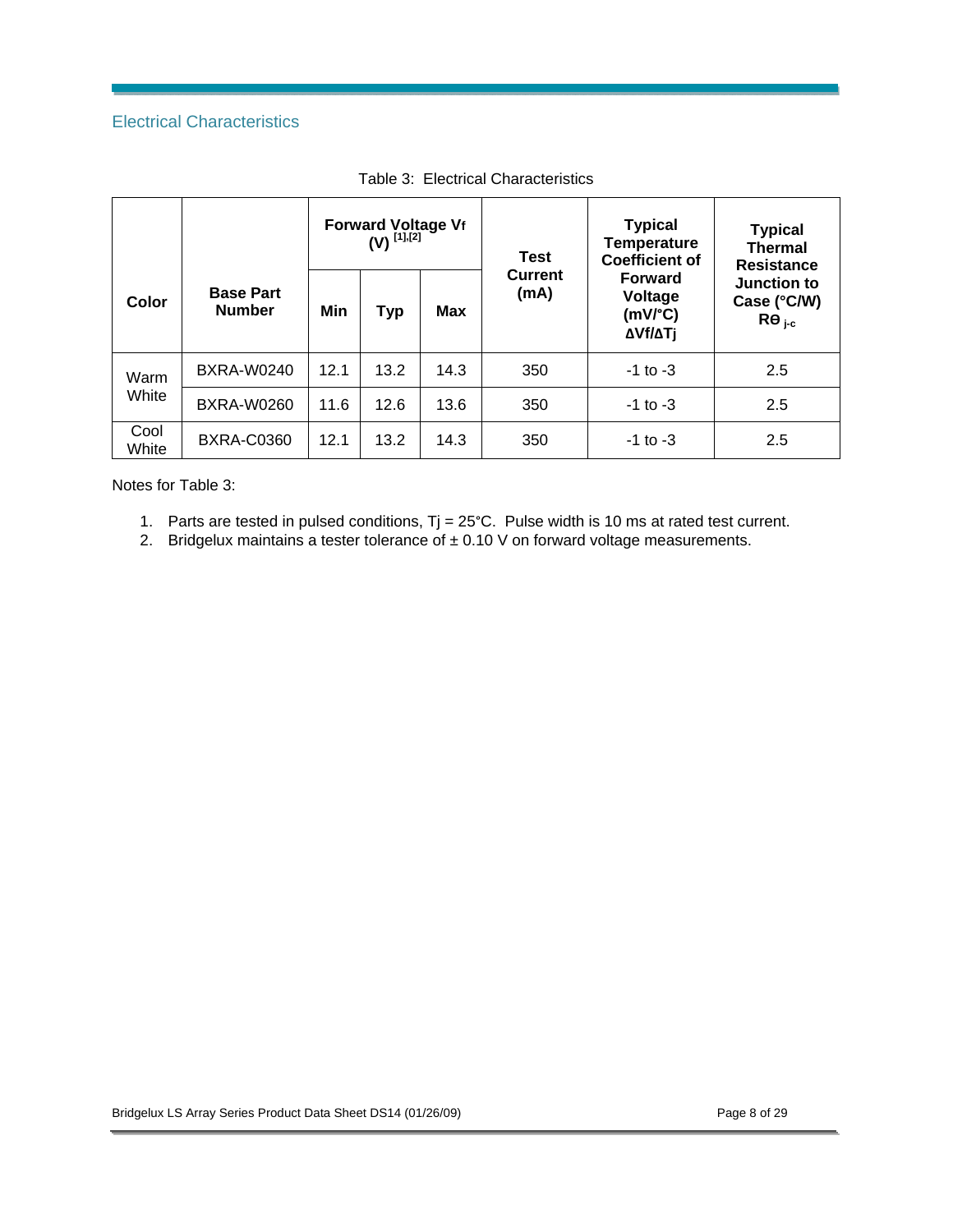## Absolute Minimum and Maximum Ratings

| <b>Part Number</b> | <b>Maximum</b><br><b>DC Forward</b><br>Current (mA) |     | <b>Maximum</b><br><b>Peak Pulsed</b><br>Current (mA) <sup>[3]</sup> | <b>Maximum</b><br><b>Reverse Voltage</b><br>$(Vr)^{[1]}$ |
|--------------------|-----------------------------------------------------|-----|---------------------------------------------------------------------|----------------------------------------------------------|
| <b>BXRA-W0240</b>  | 600                                                 | 150 | 1000                                                                | -20 Volts                                                |
| <b>BXRA-W0260</b>  | 600                                                 | 150 | 1000                                                                | -20 Volts                                                |
| <b>BXRA-C0360</b>  | 600                                                 | 150 | 1000                                                                | -20 Volts                                                |

Table 4: Minimum and Maximum Current and Reverse Voltage Ratings

Table 5: Maximum Ratings

| <b>Parameter</b>                  | <b>Maximum Rating</b>               |
|-----------------------------------|-------------------------------------|
| <b>LED Junction Temperature</b>   | $150^{\circ}$ C                     |
| Storage Temperature               | $-40^{\circ}$ C to $+105^{\circ}$ C |
| <b>Operating Case Temperature</b> | $105^{\circ}$ C                     |
| <b>Soldering Temperature</b>      | 3.5 seconds, 350°C or lower         |

Notes for Table 4:

- 1. Light emitting diodes are not designed to be driven in reverse voltage.
- 2. Driving these high current devices at low currents can result in variations in performance. For low current operation pulse width modulation is recommended.
- 3. Bridgelux recommends a maximum duty cycle of 10% when operating LED Arrays at the maximum peak pulsed current specified.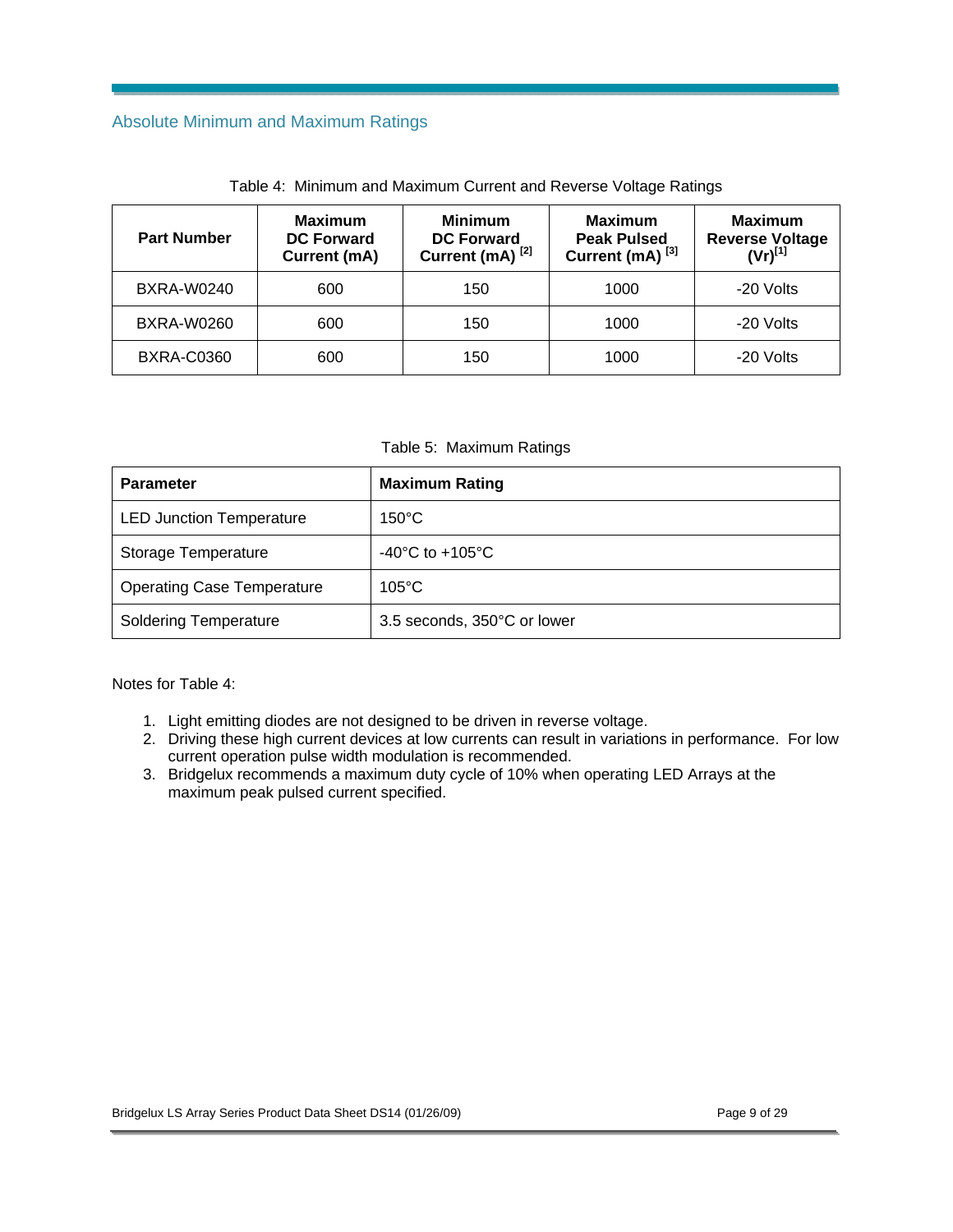## Typical Performance at Alternative Drive Currents

The Bridgelux LED Arrays are tested and binned against the specifications shown in Tables 1, 2 and 3. Customers also have options to drive the LED Arrays at alternative drive currents dependent on the specific application. The typical performance at any drive current can be derived from the flux vs. current characteristics shown in Figure 6 and from the current vs. voltage characteristics shown in Figures 10-12. The typical performance at common drive currents is also summarized in Table 6.

| Color      | <b>Part Number</b> | <b>Typical</b><br><b>Luminous</b><br>Flux $\phi$ v (Im),<br>$T_{\text{case}} = 60^{\circ}C$ | <b>Typical</b><br><b>Luminous Flux</b><br>$\phi$ v (lm),<br>$T_i = 25^\circ C$ | <b>Typical</b><br><b>Forward</b><br><b>Voltage Vf</b><br>(V) | <b>Forward</b><br><b>Current</b><br>(mA) |
|------------|--------------------|---------------------------------------------------------------------------------------------|--------------------------------------------------------------------------------|--------------------------------------------------------------|------------------------------------------|
| Warm White | <b>BXRA-W0240</b>  | 240                                                                                         | 265                                                                            | 13.2                                                         | 350 $^{[1]}$                             |
|            |                    | 315                                                                                         | 350                                                                            | 13.9                                                         | 500                                      |
|            | <b>BXRA-W0260</b>  | 260                                                                                         | 295                                                                            | 12.6                                                         | 350 $^{[1]}$                             |
|            |                    | 355                                                                                         | 395                                                                            | 13.2                                                         | 500                                      |
| Cool White | <b>BXRA-C0360</b>  | 360                                                                                         | 400                                                                            | 13.2                                                         | 350 [1]                                  |
|            |                    | 480                                                                                         | 530                                                                            | 13.9                                                         | 500                                      |

#### Table 6: Typical Product Performance at Alternative Drive Currents

Notes for Table 6:

1. Product is tested and binned at the specified drive current.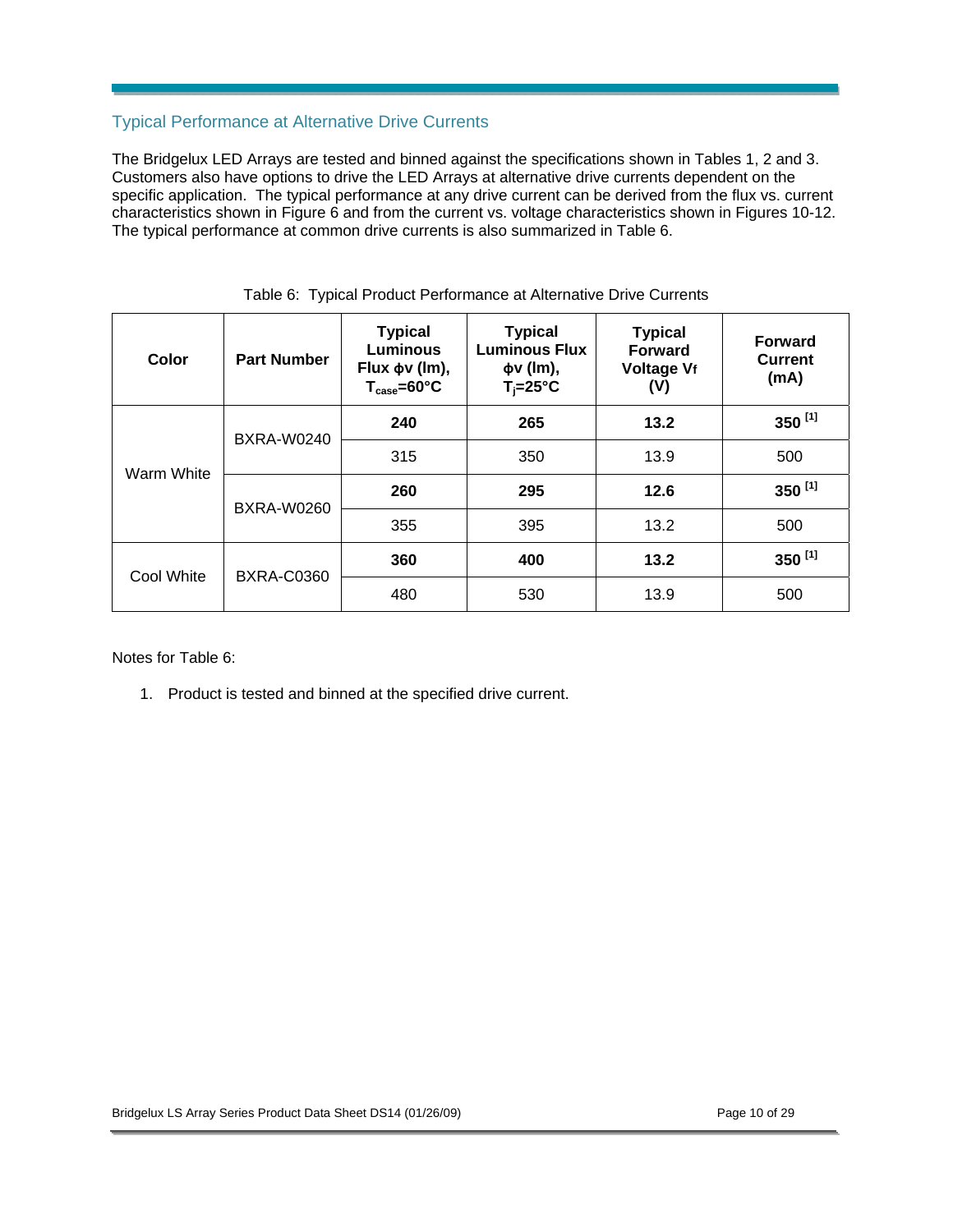## Mechanical Dimensions





Notes for Figure 1:

- 1. Slots are for M2.5 or #4 screws.
- 2. Solder pads are labeled "+" and "-" to denote positive and negative, respectively.
- 3. Drawings are not to scale.
- 4. Drawing dimensions are in millimeters.
- 5. Bridgelux recommends two tapped holes for mounting screws with  $17.87 \pm 0.10$ mm center-tocenter spacing.
- 6. Unless otherwise specified, tolerances are  $\pm$  0.10mm.
- 7. Dimensions with REF are for reference only.
- 8. Refer to product Application Notes AN10 and AN11 for product handling, mounting and heat sink recommendations.
- 9. The optical center of the LED Array is defined by the mechanical center of the array.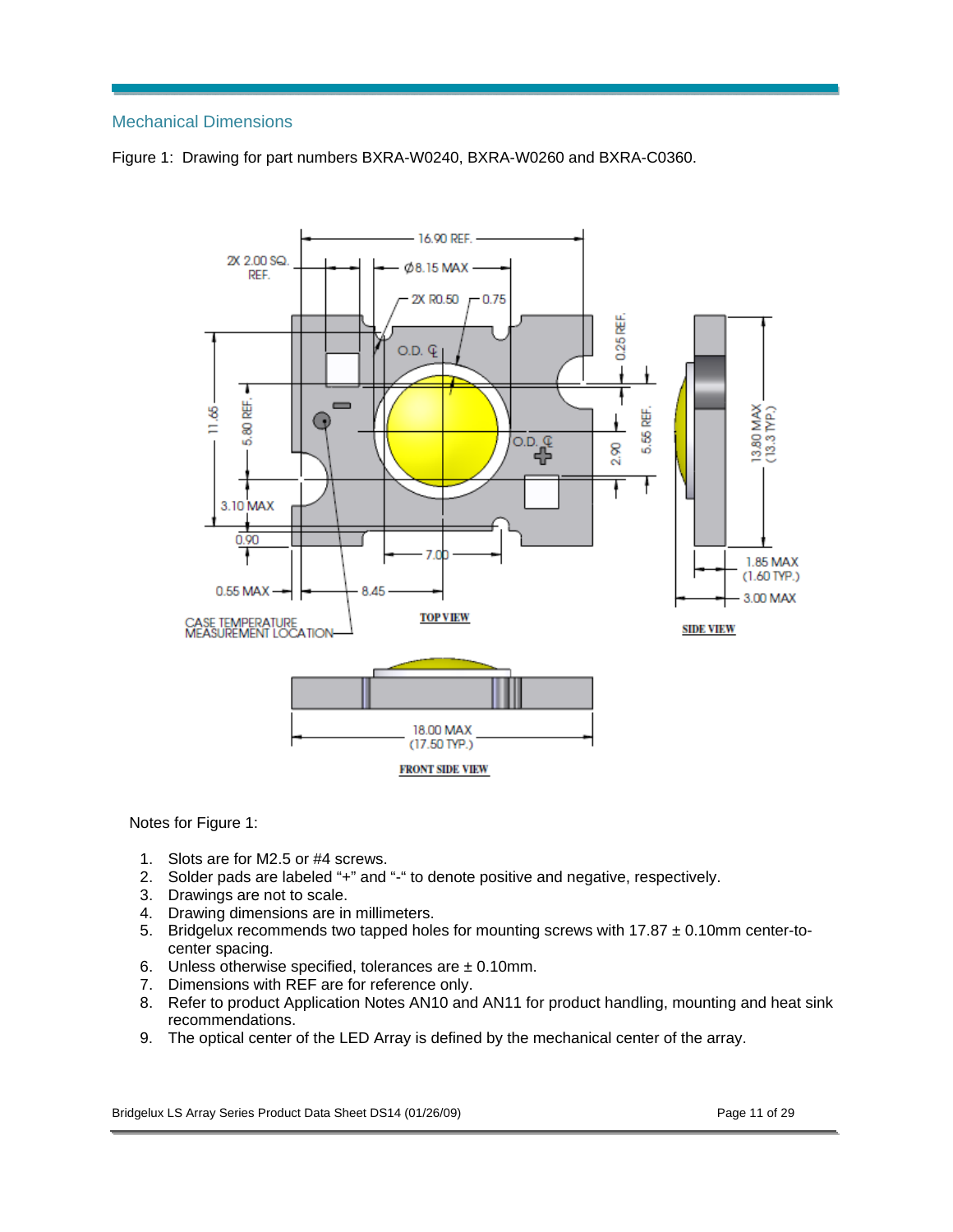## Typical Radiation Pattern





Bridgelux LS Array Series Product Data Sheet DS14 (01/26/09) Page 12 of 29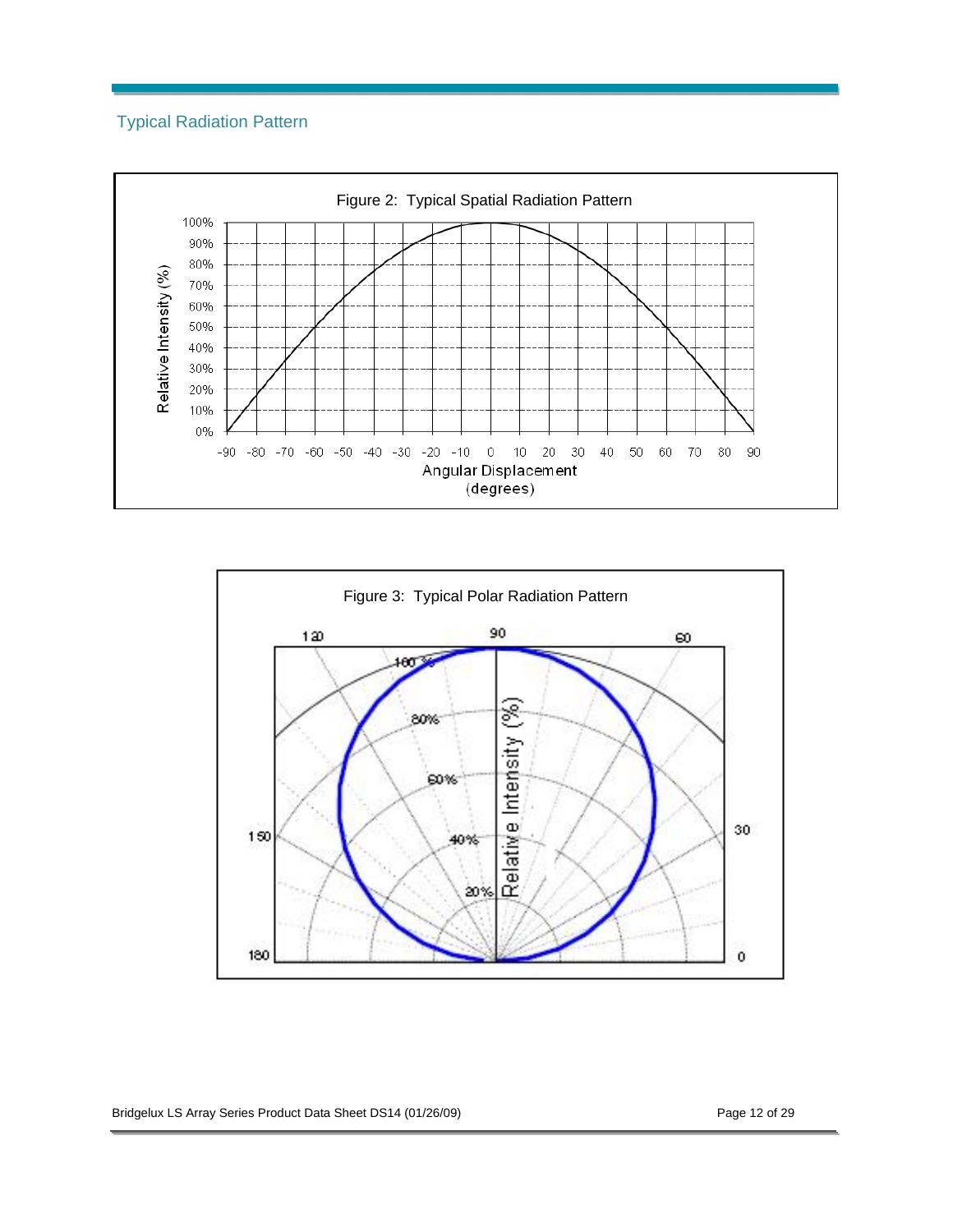## Wavelength Characteristics at Rated Test Current, T<sub>j</sub>=25°C





Bridgelux LS Array Series Product Data Sheet DS14 (01/26/09) Page 13 of 29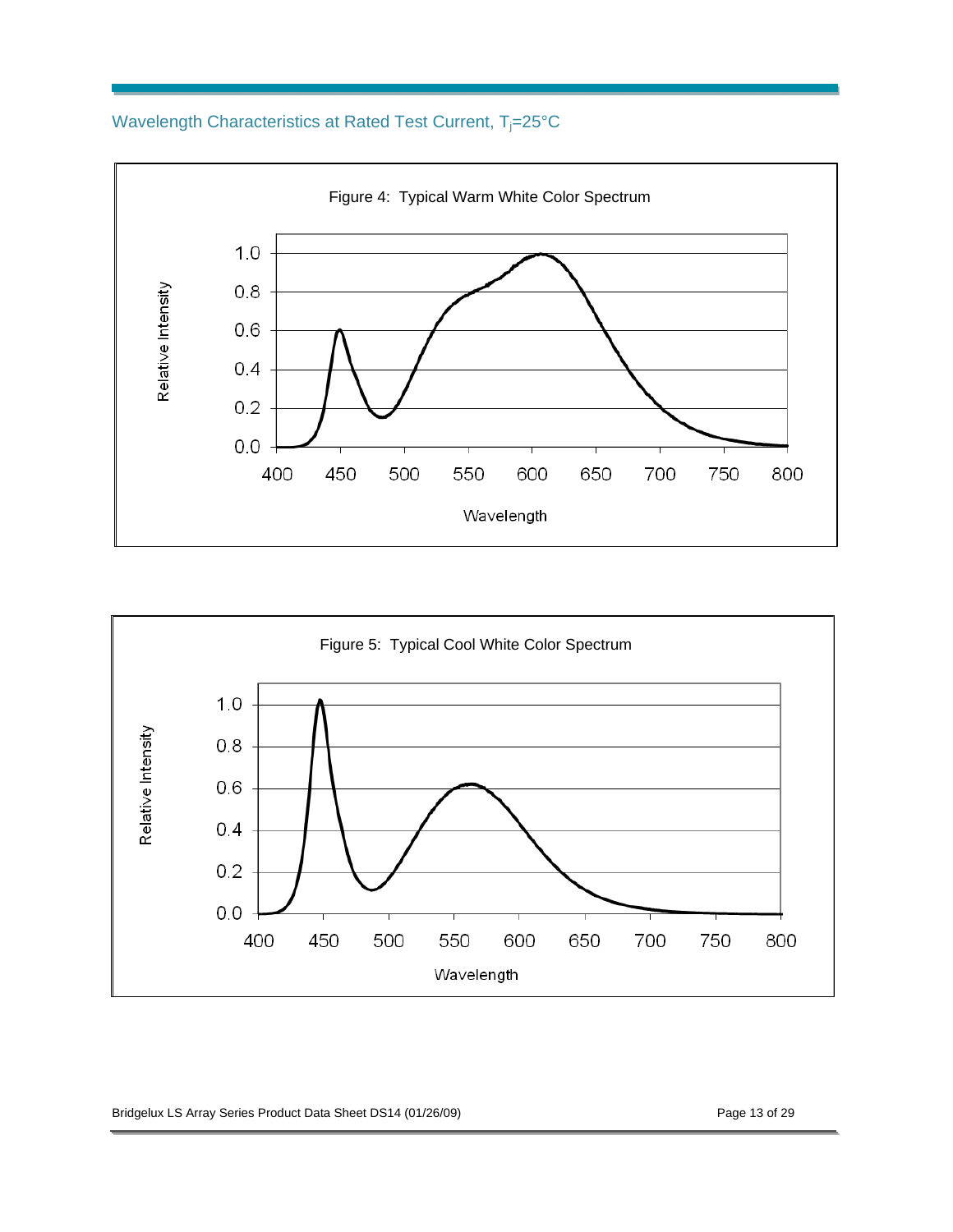Typical Relative Luminous Flux vs. Current, T<sub>j</sub>=25° C



Note for Figure 6: Bridgelux does not recommend driving high power LED Arrays at low currents. Doing so may produce unpredictable results. Pulse width modulation (PWM) is recommended for dimming effects.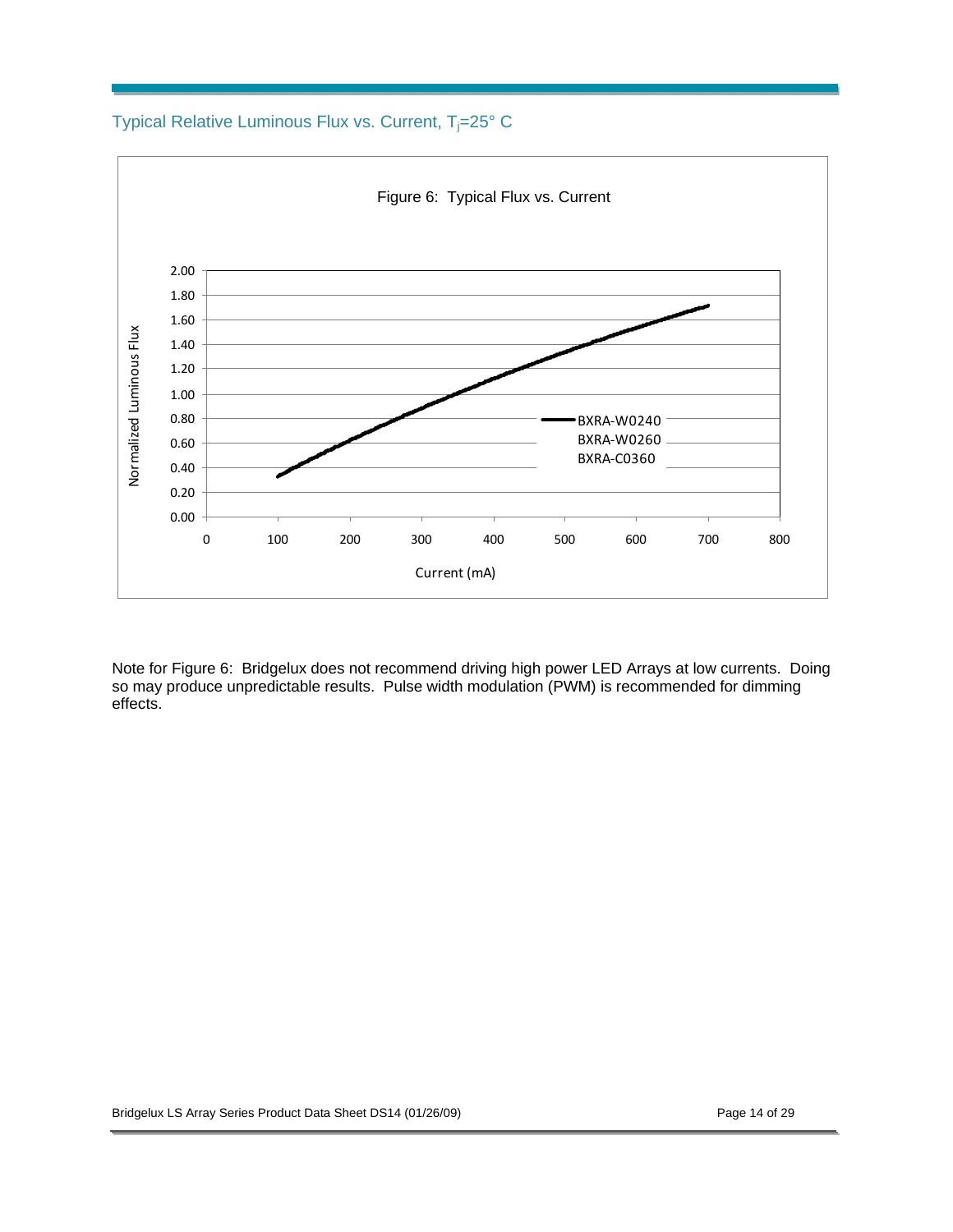

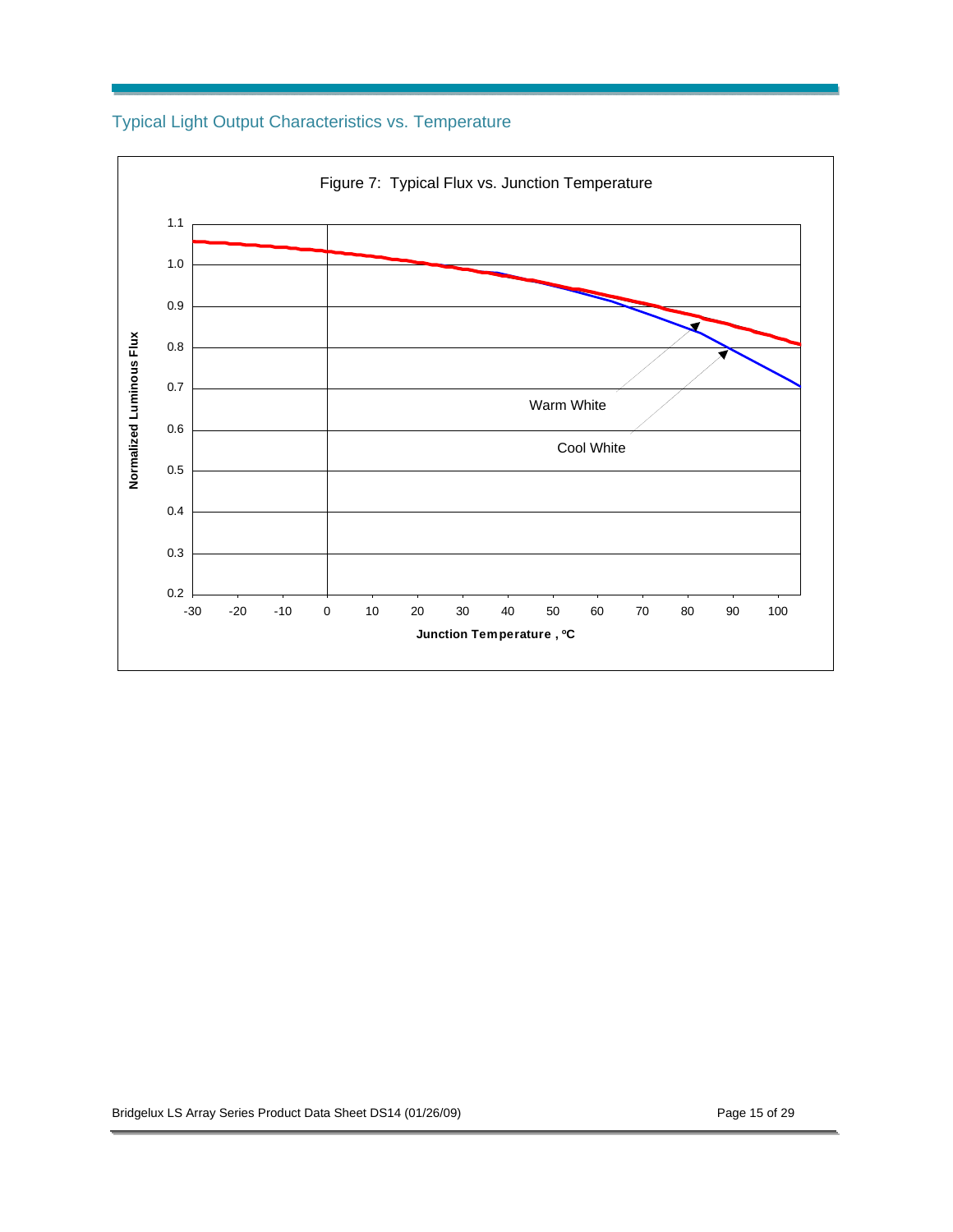## Typical Chromaticity Characteristics vs. Temperature





Bridgelux LS Array Series Product Data Sheet DS14 (01/26/09) Page 16 of 29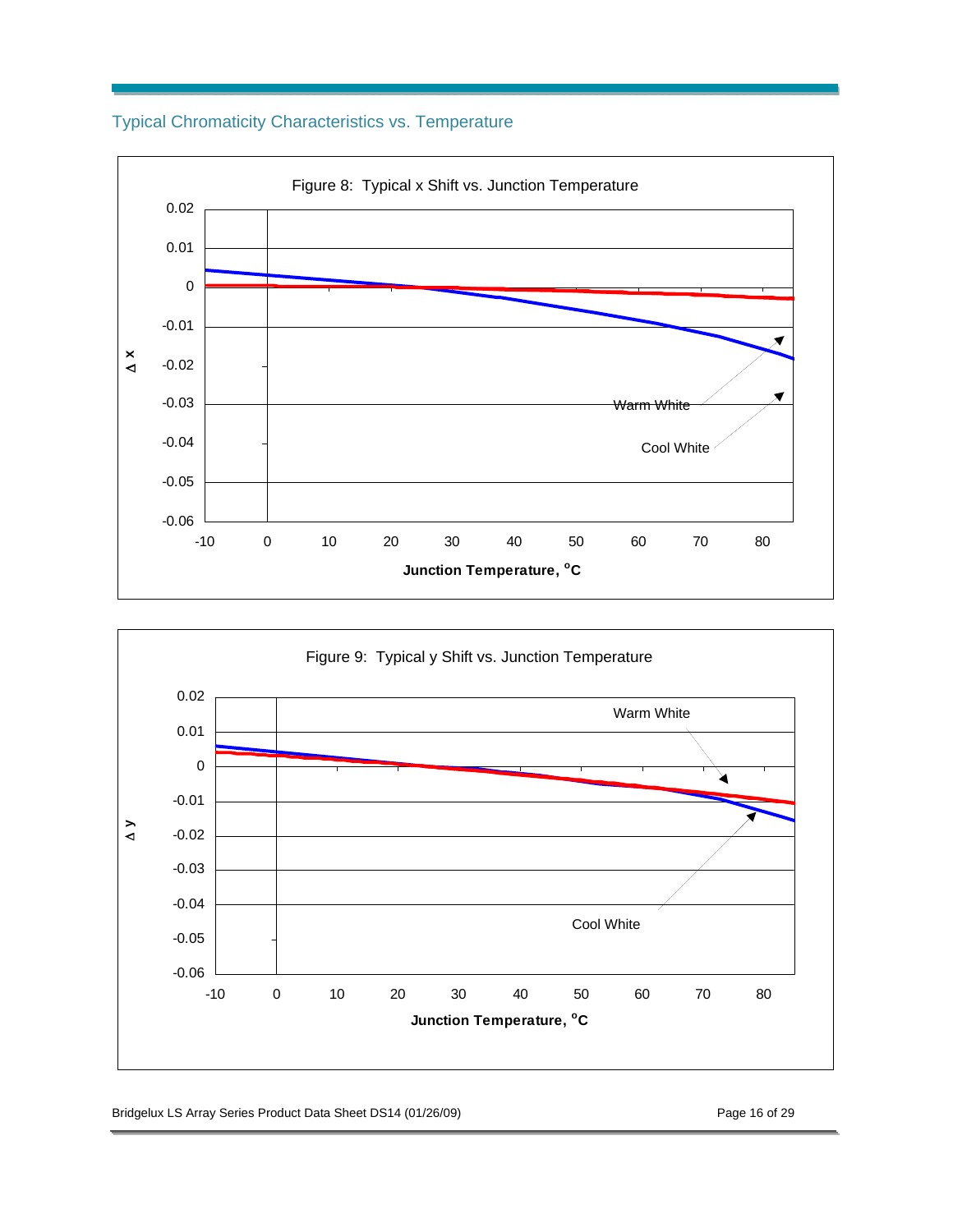Typical Forward Current Characteristics at  $T_j = 25^{\circ}C$ 





Bridgelux LS Array Series Product Data Sheet DS14 (01/26/09) Page 17 of 29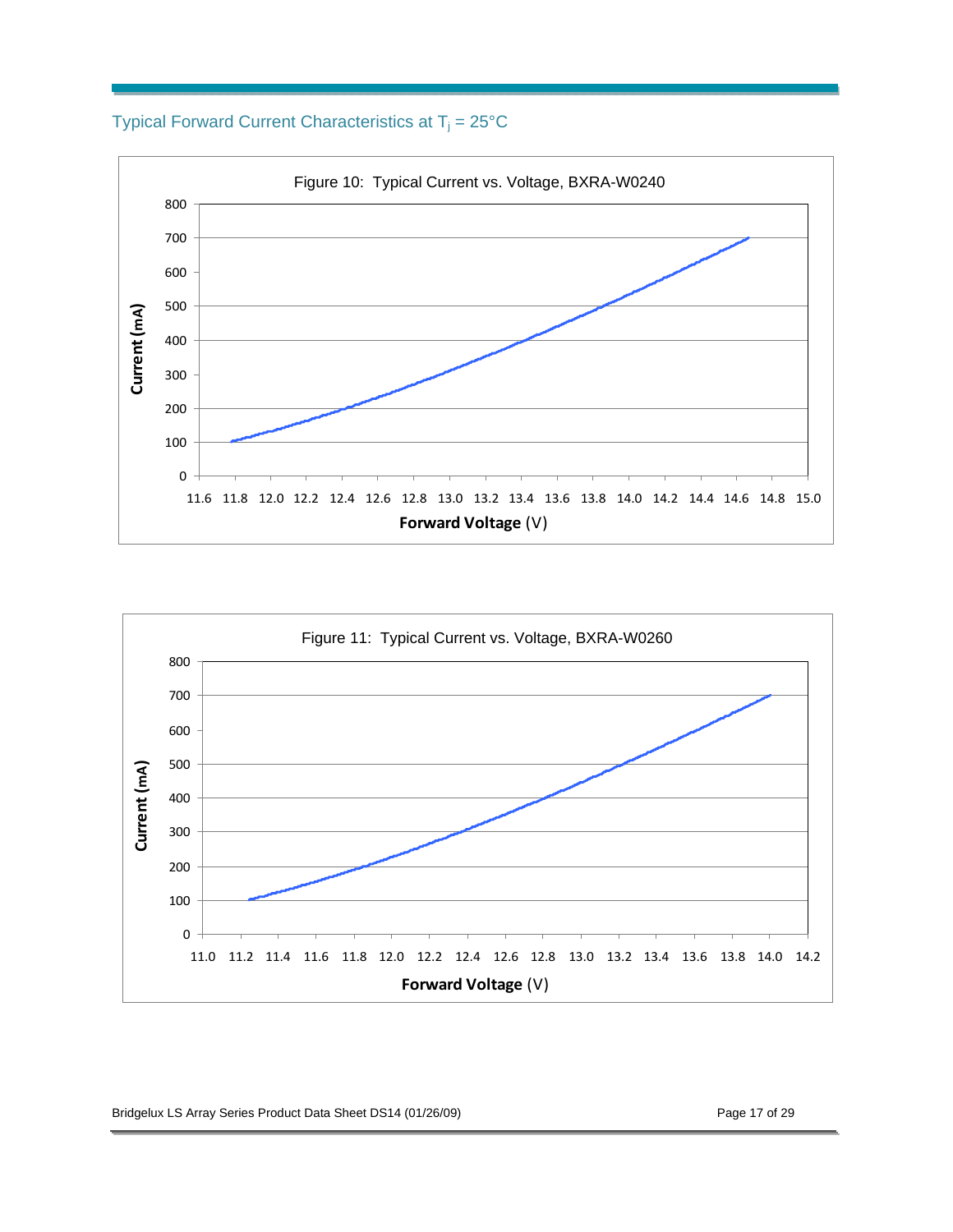Typical Forward Current Characteristics at  $T_j = 25^{\circ}C$  (continued)

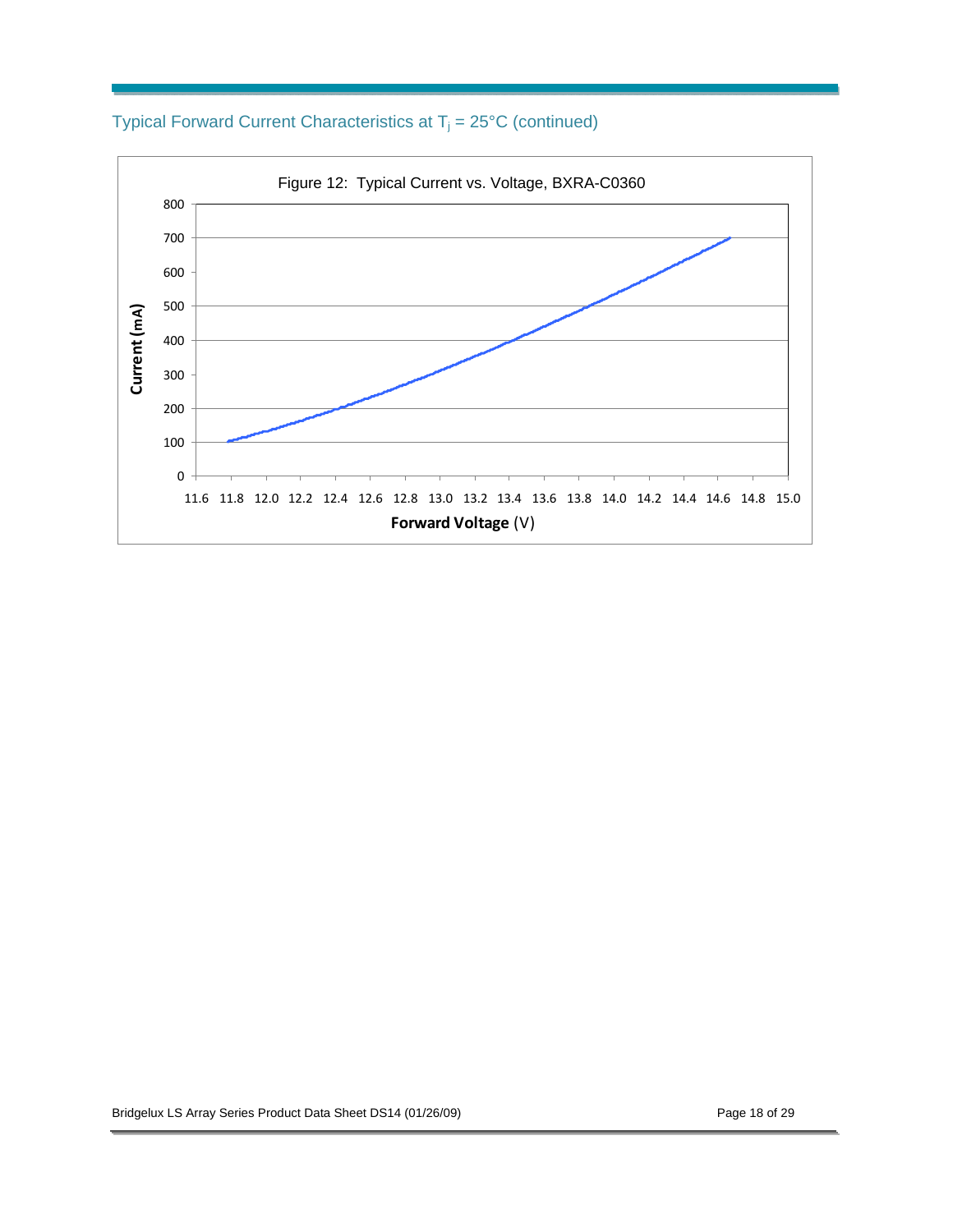## Current Derating Curves

The graph below illustrates the relationship between the system thermal resistance, drive current, and ambient temperature. Please note that absolute maximum ratings requirements, including that of maximum case temperature, must be adhered to in the system design. The thermal resistance values indicated in Figure 13 are total system values (junction to ambient) including the thermal resistance of the LED Array. Individual LED Array thermal resistance values are listed in Table 3.

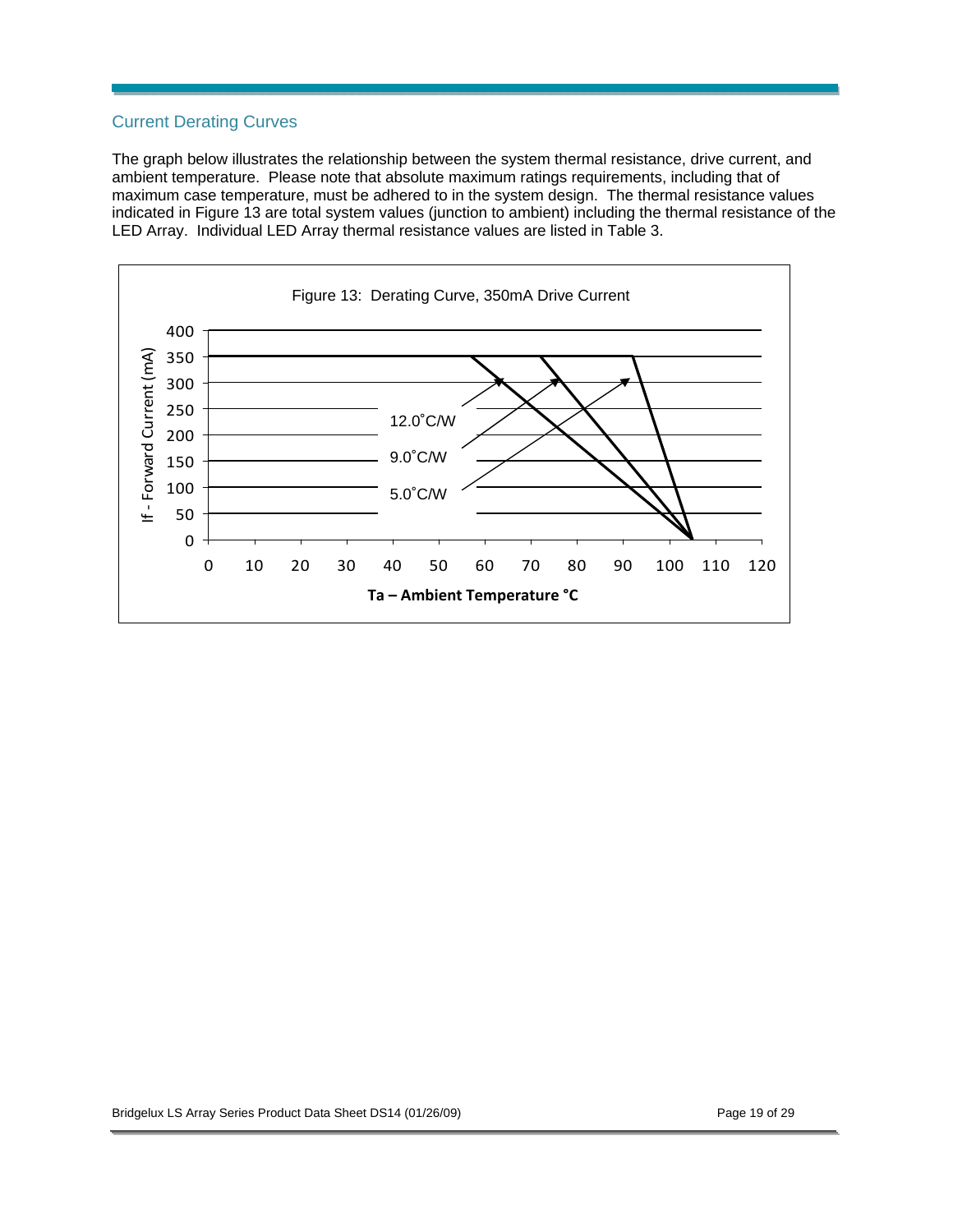## Product Binning

Typical manufacturing processes of semiconductor products result in a variation in performance surrounding the typical data sheet values. In order to minimize variation in the end product or application, Bridgelux bins its LED Arrays for luminous flux and color.

Bridgelux LED Arrays are labeled using a 4-digit alphanumeric bin code. This bin code is printed on the back of each LED Array in the following format:

#### A B C D

Where:

- A designates flux bin (P, Q, R etc.)
- B C designates color bin (P3, P4, Q3, etc.)
- D reserved for future product designations.

All product packaged within a single tube are of the same flux and color bin combination (or bin code). Using these codes it is possible to determine the best product utilization to deliver the consistency required in a given application.

## Luminous Flux Binning Information

The table below lists the standard photometric luminous flux bins for Bridgelux LED Arrays (tested and binned at the indicated test current). Although several bins are outlined, product availability in a particular bin varies by product and production run. Please contact your Bridgelux sales representative for further information regarding product availability. All production testing and binning (both flux and color binning) is conducted under pulsed test conditions at  $T_i = 25^{\circ}C$ .

| Bin<br>Code | Min              | Max              |
|-------------|------------------|------------------|
| M           | 220 lm           | $240 \text{ lm}$ |
| N           | 240 lm           | $265 \text{ lm}$ |
| P           | 265 lm           | 295 lm           |
| Q           | $295 \text{ lm}$ | $320 \text{ lm}$ |
| R           | 320 lm           | 360 lm           |
| S           | 360 lm           | 400 lm           |
| T           | 400 lm           | 440 lm           |
| U           | 440 lm           | 500 lm           |
|             |                  |                  |

|  | Table 7: Luminous Flux Bins |
|--|-----------------------------|
|--|-----------------------------|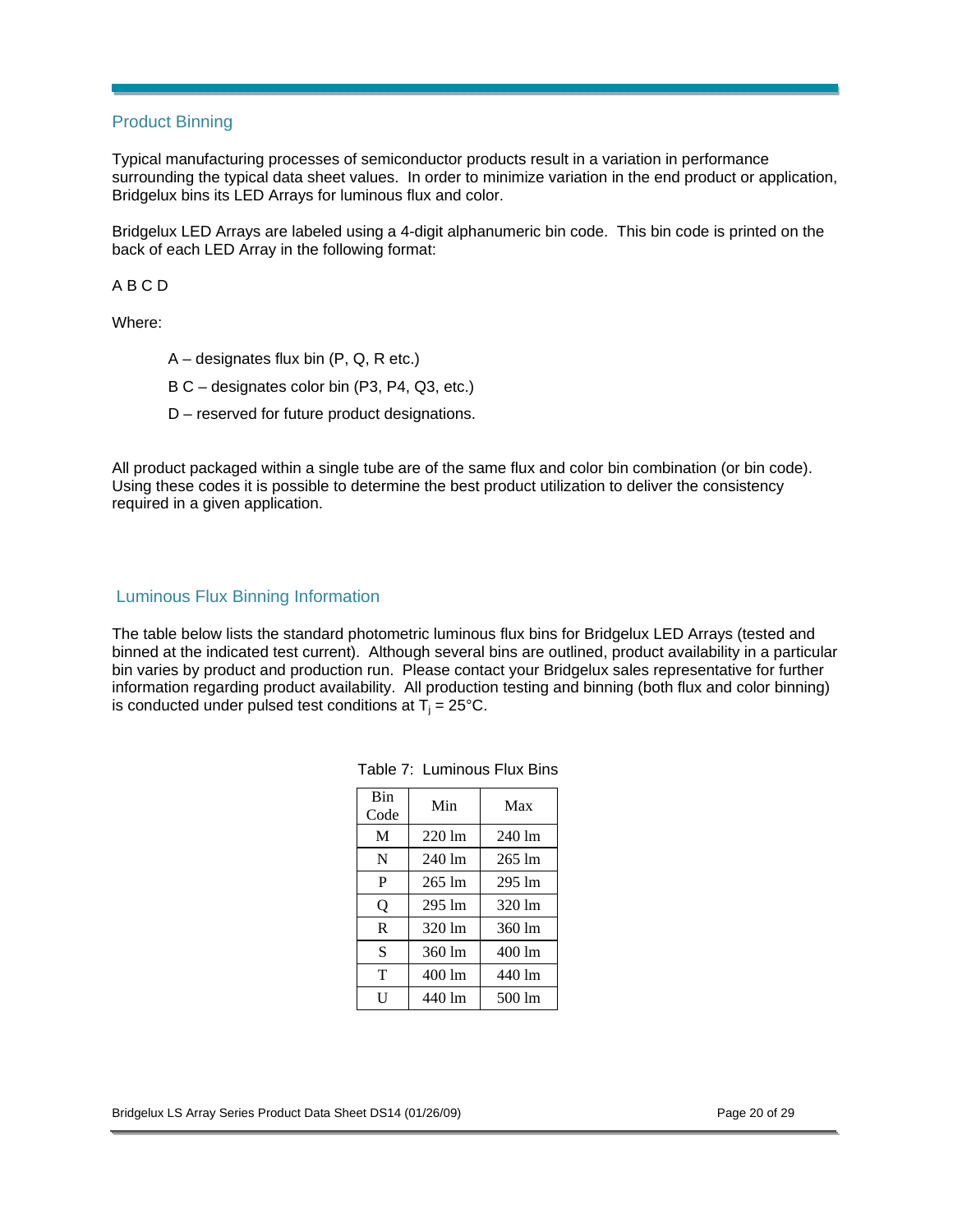## Color Binning Information



Table 8: Warm White xy Bin Coordinates and Associated Typical CCT

| <b>Bin</b><br>Code | X      | Y      | ANSI<br><b>CCT</b><br>(K) |    | Bin<br>Code    | X      | Y      | ANSI<br><b>CCT</b><br>(K) |
|--------------------|--------|--------|---------------------------|----|----------------|--------|--------|---------------------------|
|                    | 0.3943 | 0.3853 |                           |    |                | 0.4223 | 0.3990 |                           |
| N3                 | 0.3996 | 0.4015 | 3500                      | Q3 | 0.4299         | 0.4165 | 3000   |                           |
|                    | 0.4148 | 0.4090 |                           |    | 0.4431         | 0.4213 |        |                           |
|                    | 0.4083 | 0.3921 |                           |    | 0.4345         | 0.4033 |        |                           |
|                    | 0.3889 | 0.3690 | 3500                      |    |                | 0.4147 | 0.3814 |                           |
| N <sub>4</sub>     | 0.3943 | 0.3853 |                           |    | Q4             | 0.4223 | 0.3990 | 3000                      |
|                    | 0.4083 | 0.3921 |                           |    | 0.4345         | 0.4033 |        |                           |
|                    | 0.4018 | 0.3752 |                           |    |                | 0.4260 | 0.3854 |                           |
|                    | 0.4083 | 0.3921 |                           |    |                | 0.4345 | 0.4033 |                           |
| P <sub>3</sub>     | 0.4148 | 0.4090 | 3500                      |    | R <sub>3</sub> | 0.4431 | 0.4213 | 3000                      |
|                    | 0.4299 | 0.4165 |                           |    |                | 0.4562 | 0.4260 |                           |
|                    | 0.4223 | 0.3990 |                           |    |                | 0.4468 | 0.4077 |                           |
|                    | 0.4018 | 0.3752 |                           |    |                | 0.4260 | 0.3854 |                           |
| P <sub>4</sub>     | 0.4083 | 0.3921 | 3500                      |    | R4             | 0.4345 | 0.4033 | 3000                      |
|                    | 0.4223 | 0.3990 |                           |    |                | 0.4468 | 0.4077 |                           |
|                    | 0.4147 | 0.3814 |                           |    |                | 0.4373 | 0.3893 |                           |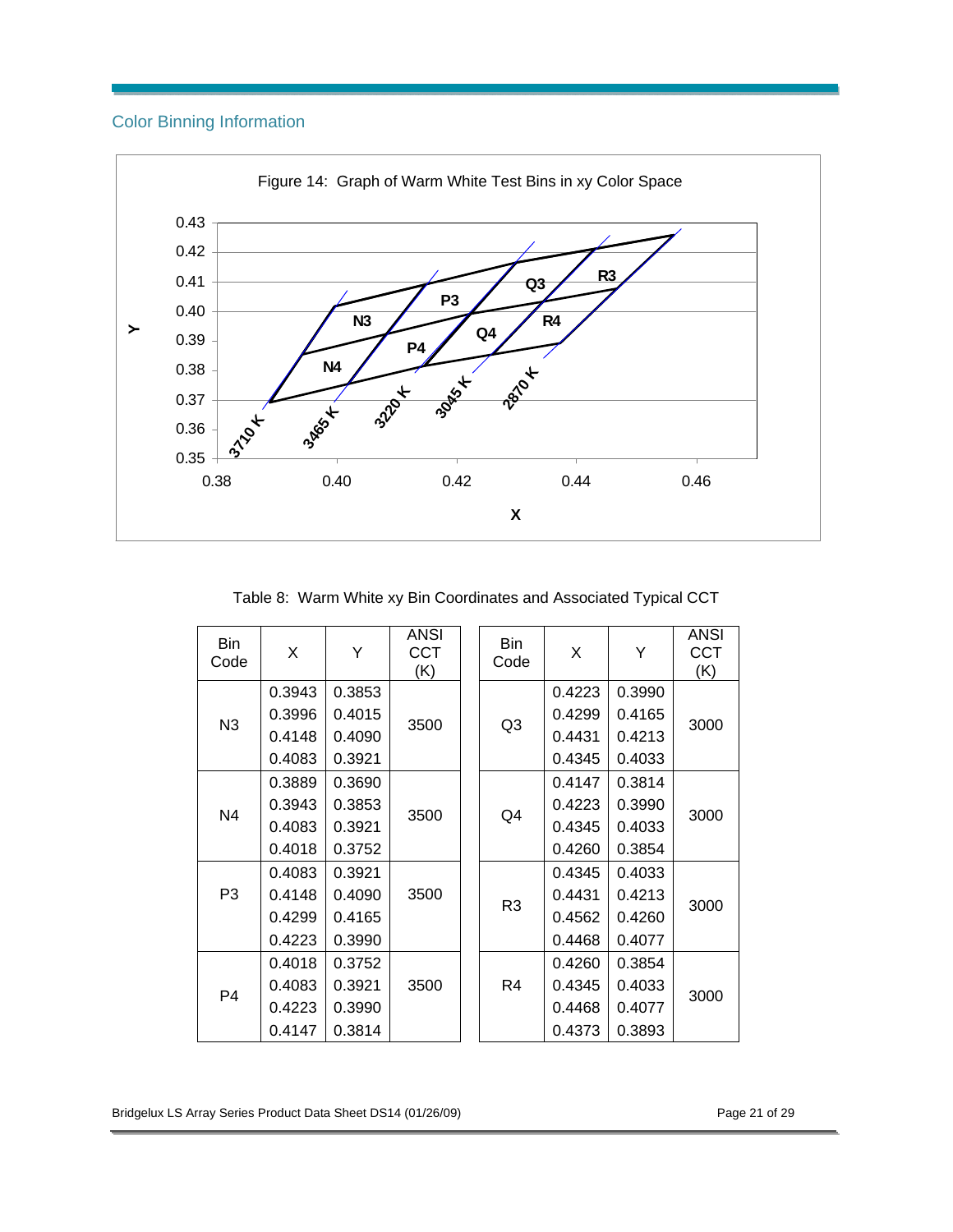## Color Binning Information (continued)



Table 9: Cool White xy Bin Coordinates and Associated Typical CCT

| Bin<br>Code    | X      | Y      | ANSI<br><b>CCT</b><br>(K) |                | <b>Bin</b><br>Code | X      | Y      | <b>ANSI</b><br><b>CCT</b><br>(K) |                | Bin<br>Code    | X      | Y      | <b>ANSI</b><br><b>CCT</b><br>(K) |
|----------------|--------|--------|---------------------------|----------------|--------------------|--------|--------|----------------------------------|----------------|----------------|--------|--------|----------------------------------|
| C <sub>3</sub> | 0.3048 | 0.3209 | 6500                      |                | 0.3215             | 0.3353 |        |                                  |                | 0.3376         | 0.3616 |        |                                  |
|                | 0.3131 | 0.3290 |                           |                | E <sub>3</sub>     | 0.3293 | 0.3423 | 5700                             |                | G <sub>3</sub> | 0.3464 | 0.3688 | 5000                             |
|                | 0.3117 | 0.3393 |                           |                |                    | 0.3292 | 0.3539 |                                  |                |                | 0.3452 | 0.3558 |                                  |
|                | 0.3028 | 0.3304 |                           |                |                    | 0.3207 | 0.3462 |                                  |                |                | 0.3371 | 0.3493 |                                  |
| C <sub>4</sub> | 0.3068 | 0.3113 | 6500                      |                | E4                 | 0.3222 | 0.3243 | 5700                             |                |                | 0.3371 | 0.3493 | 5000                             |
|                | 0.3145 | 0.3187 |                           |                |                    | 0.3294 | 0.3306 |                                  |                | G4             | 0.3452 | 0.3558 |                                  |
|                | 0.3131 | 0.3290 |                           |                |                    | 0.3293 | 0.3423 |                                  |                |                | 0.3441 | 0.3428 |                                  |
|                | 0.3048 | 0.3209 |                           |                |                    | 0.3215 | 0.3353 |                                  |                |                | 0.3366 | 0.3369 |                                  |
| D <sub>3</sub> | 0.3131 | 0.3290 | 6500                      | F <sub>3</sub> | 0.3292             | 0.3539 | 5700   |                                  | H <sub>3</sub> | 0.3464         | 0.3688 | 5000   |                                  |
|                | 0.3213 | 0.3371 |                           |                | 0.3293             | 0.3423 |        |                                  |                | 0.3551         | 0.3760 |        |                                  |
|                | 0.3205 | 0.3481 |                           |                | 0.3371             | 0.3493 |        |                                  |                | 0.3533         | 0.3624 |        |                                  |
|                | 0.3117 | 0.3393 |                           |                |                    | 0.3376 | 0.3616 |                                  |                |                | 0.3452 | 0.3558 |                                  |
| D <sub>4</sub> | 0.3145 | 0.3187 | 6500                      | F <sub>4</sub> | 0.3294             | 0.3306 |        |                                  | Η4             | 0.3452         | 0.3558 | 5000   |                                  |
|                | 0.3221 | 0.3261 |                           |                | 0.3366             | 0.3369 | 5700   |                                  |                | 0.3533         | 0.3624 |        |                                  |
|                | 0.3213 | 0.3371 |                           |                | 0.3371             | 0.3493 |        |                                  |                | 0.3515         | 0.3487 |        |                                  |
|                | 0.3131 | 0.3290 |                           |                | 0.3293             | 0.3423 |        |                                  |                | 0.3441         | 0.3428 |        |                                  |

Bridgelux LS Array Series Product Data Sheet DS14 (01/26/09) Page 22 of 29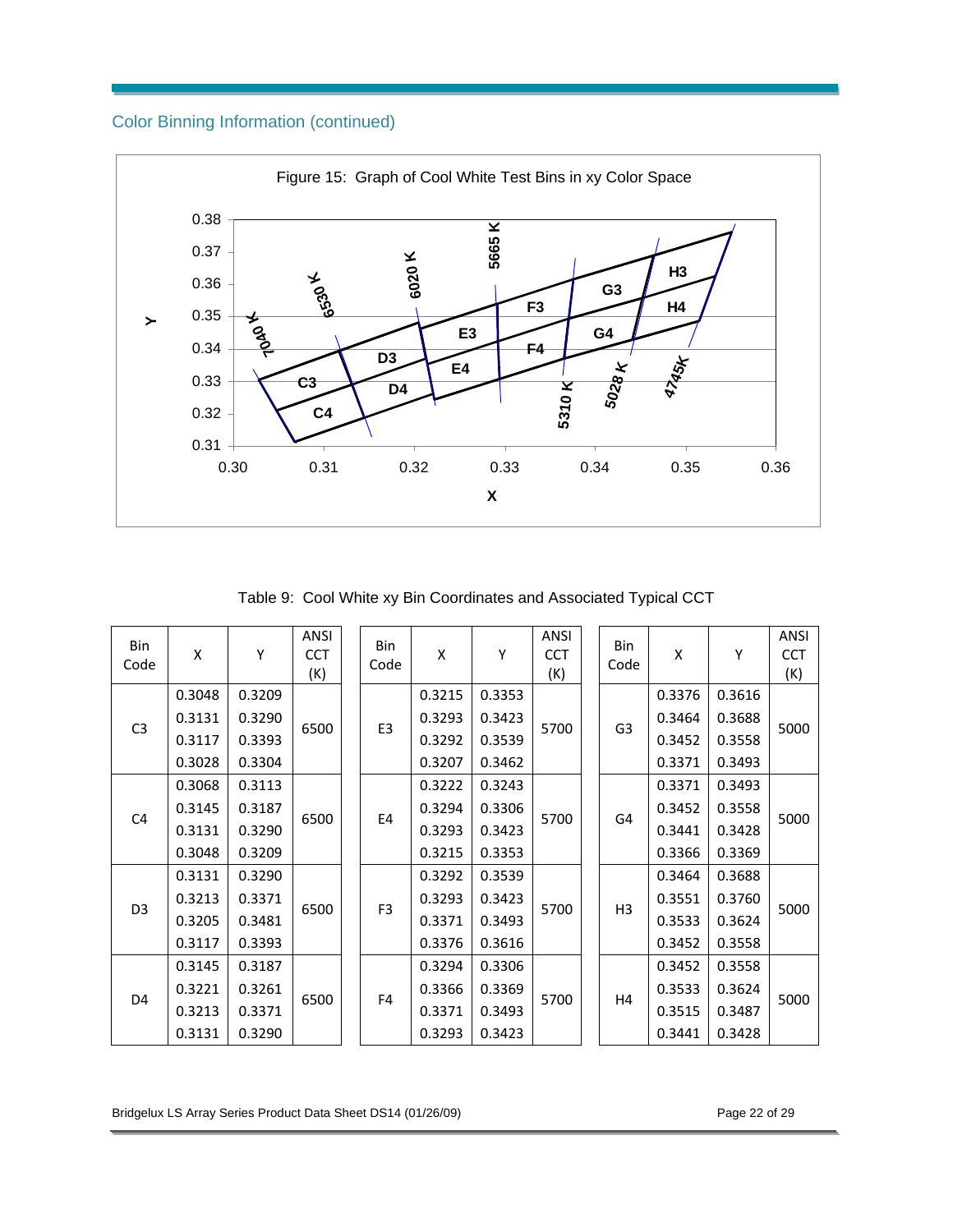## Mechanical Assembly and Handling

Recommended assembly is illustrated below.

When handling parts, please avoid contacting and do not apply stress to the resin area (see Figure 1, resin area is indicated in yellow).

Product should be firmly secured onto appropriate heat sink by fastening M2.5 or #4 screws on both sides of the product as illustrated in Figure 16. The recommended center-to-center spacing for these the two tapped holes for mounting screws is  $17.87 \pm 0.10$  mm. Bridgelux recommends the use of hard nonelectrically conductive flat washers with lock washers. Refer to Application Note AN11 – Handling and Assembly of Bridgelux LED Arrays, for more details.

A thin layer of thermal grease should be applied to the bottom surface of the LED Array, between the bottom of the array and the heat sink. All air gaps and voids between the heat sink and array should be eliminated. Ensure that sufficient thermal grease is used to cover the entire bottom surface of the array, but not so much that the thermal grease creeps up to the top of the array.

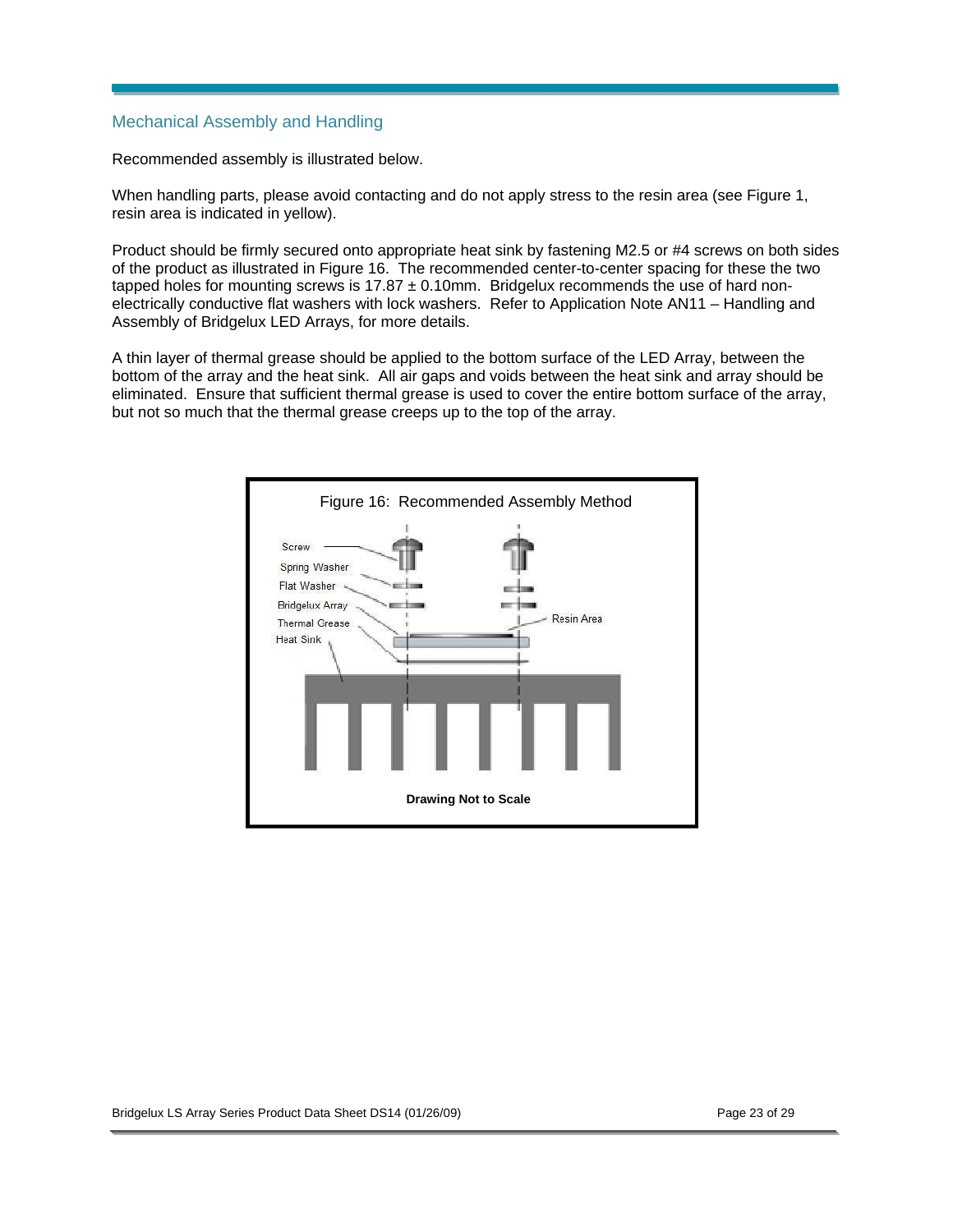## Product Packaging and Labeling

All Bridgelux LED Array products are 100% tested, binned and labeled. Products are labeled by printing pertinent information on the back side of the LED Array.

The following format is used for labeling the BXRA-W0240, BXRA-W0260 and BXRA- C0360 Bridgelux LED Arrays:

> A B C D x x x x x E F G H J W W Y Y

Where:

A B C D – designates the bin code (PQ30, etc.)

 $x \times x \times x$  – designates the base part number (W0240, etc.)

E F G H J – designates the production lot code (12345, etc.)

W W Y Y – designates the date code (production week and production year, 0210, etc.)

Individual Bridgelux LED Arrays are packaged in tubes for shipment. All product packaged within a single tube are of the same flux and color bin combination (or bin code). Each tube is labeled with the information required for effective inventory management. An example of the tube label is shown in Figure 17.

| Part Number: BXRA-XXXXX                   |                               | Bin Code: ABCD<br><u> Ali I ali i ali ali ali ili ali </u> |
|-------------------------------------------|-------------------------------|------------------------------------------------------------|
| Lot No: EFGHJ<br><u> Alaman III dheer</u> | Date Code: WWYY<br>BRIDGELUX. | Qtv: ZZ                                                    |

Figure 17: Tube Label Example

Where:

 $X$  X X  $X$  – designates the base part number (W0240, etc.)

A B C D – designates the bin code (PQ30, etc.)

E F G H J – designates the production lot code (12345, etc.)

W W Y Y – designates the date code (production week and production year, 0210, etc.)

 $Z Z -$  designates the quantity (25 products per tube).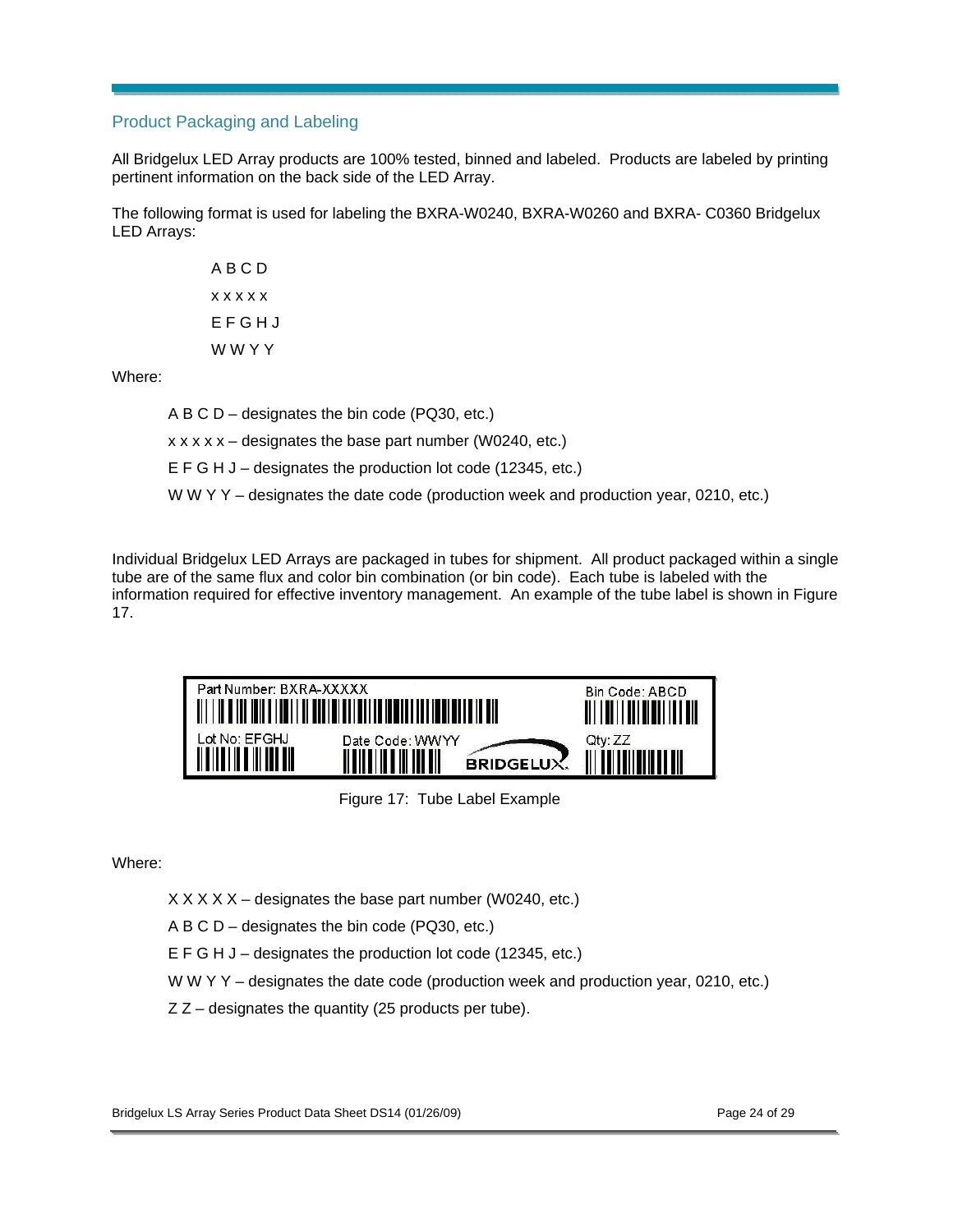## Product Packaging and Labeling (continued)

Tubes of Bridgelux LED Arrays are packaged in bags prior to loading into boxes for shipment. One tube is loaded per bag, resulting in an SPI of 25. All products packaged within a single bag are of the same flux and color bin combination (or bin code). Each bag is labeled with the information required for effective inventory management. An example of the bag label is shown in Figure 18.



Figure 18: Bag Label Example

Where:

- $X$   $X$   $X$   $X$   $-$  designates the base part number (W0240, etc.)
- A B C D designates the bin code (PQ30, etc.)
- W W Y Y designates the date code (production week and production year, 0210, etc.)
- $Z Z Z -$  designates the quantity (25 products per tube).

Bags of Bridgelux LED Arrays are packaged in boxes prior to shipment. Multiple bags are packaged into a box. All products packaged within a box are of the same base part number. Each box is labeled with the information required for effective inventory management. An example of the box label is shown in Figure 19.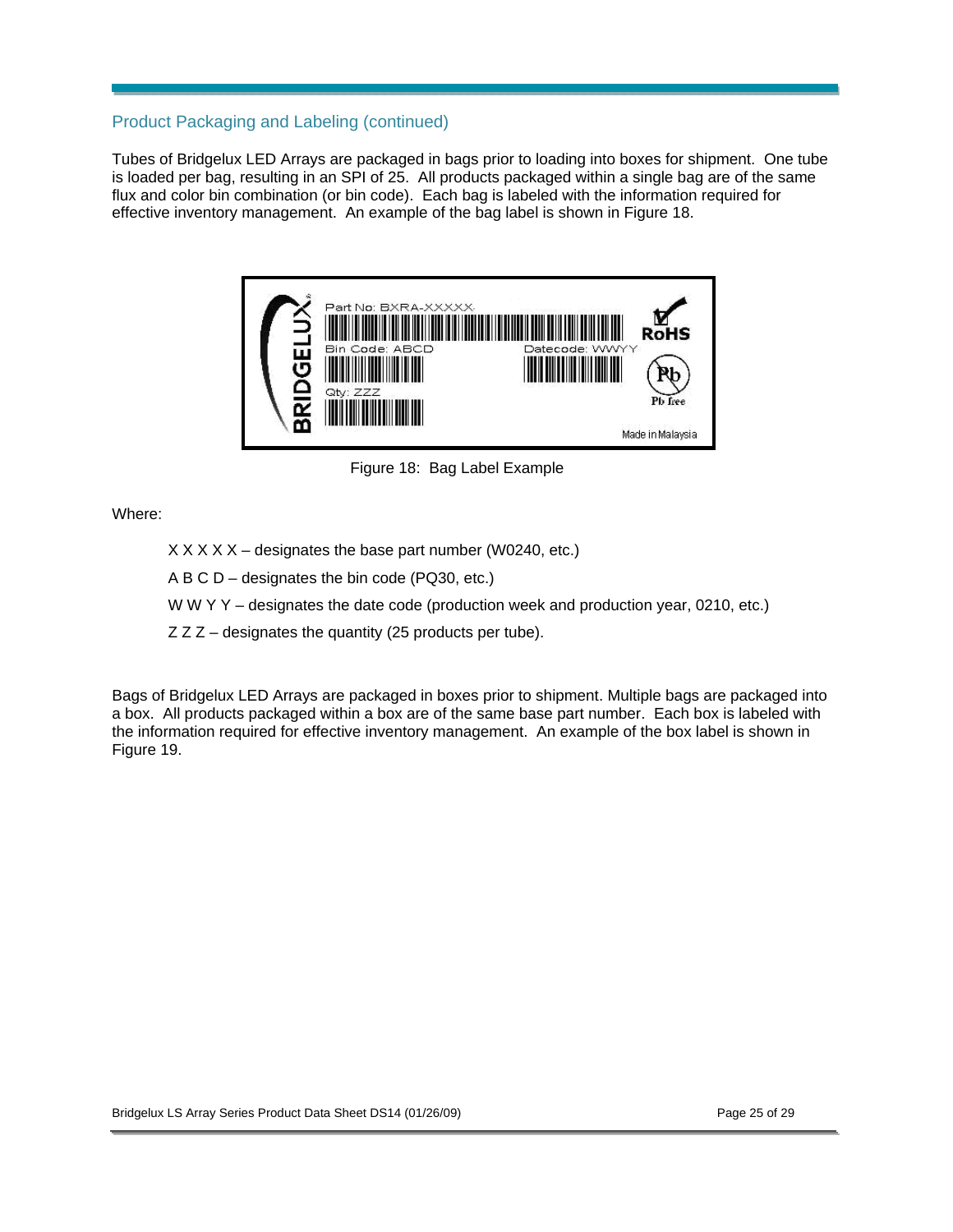Product Packaging and Labeling (continued)



Figure 19: Box Label Example

Where:

- X X X X X– designates the base part number (W0240, etc.)
- R R R R R used to designate product options, 00000 by default.
- Q Q Q designates the total quantity of LED Arrays contained in the box.
- S S S S S designates product lot code.
- A B C D designates the bin code (PQ30, etc.)
- W W Y Y designates the date code (production week and production year, 0210, etc.)
- Z Z Z designates the quantity per listed bin code contained in the box.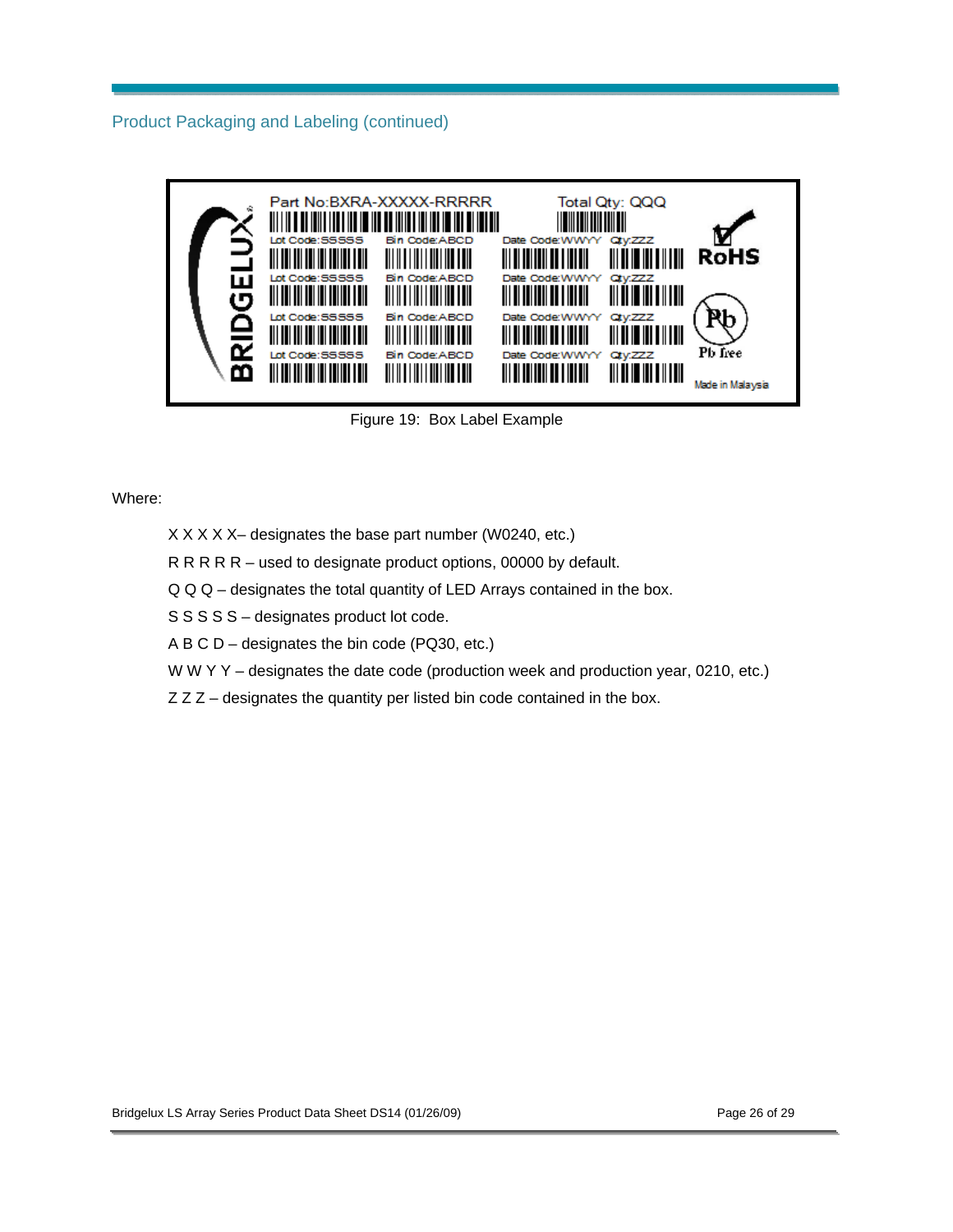## Packaging Tube Design

## Figure 20: Tube Design



Notes for Figure 20:

- 1. Drawings are not to scale.
- 2. Drawing dimensions are in millimeters.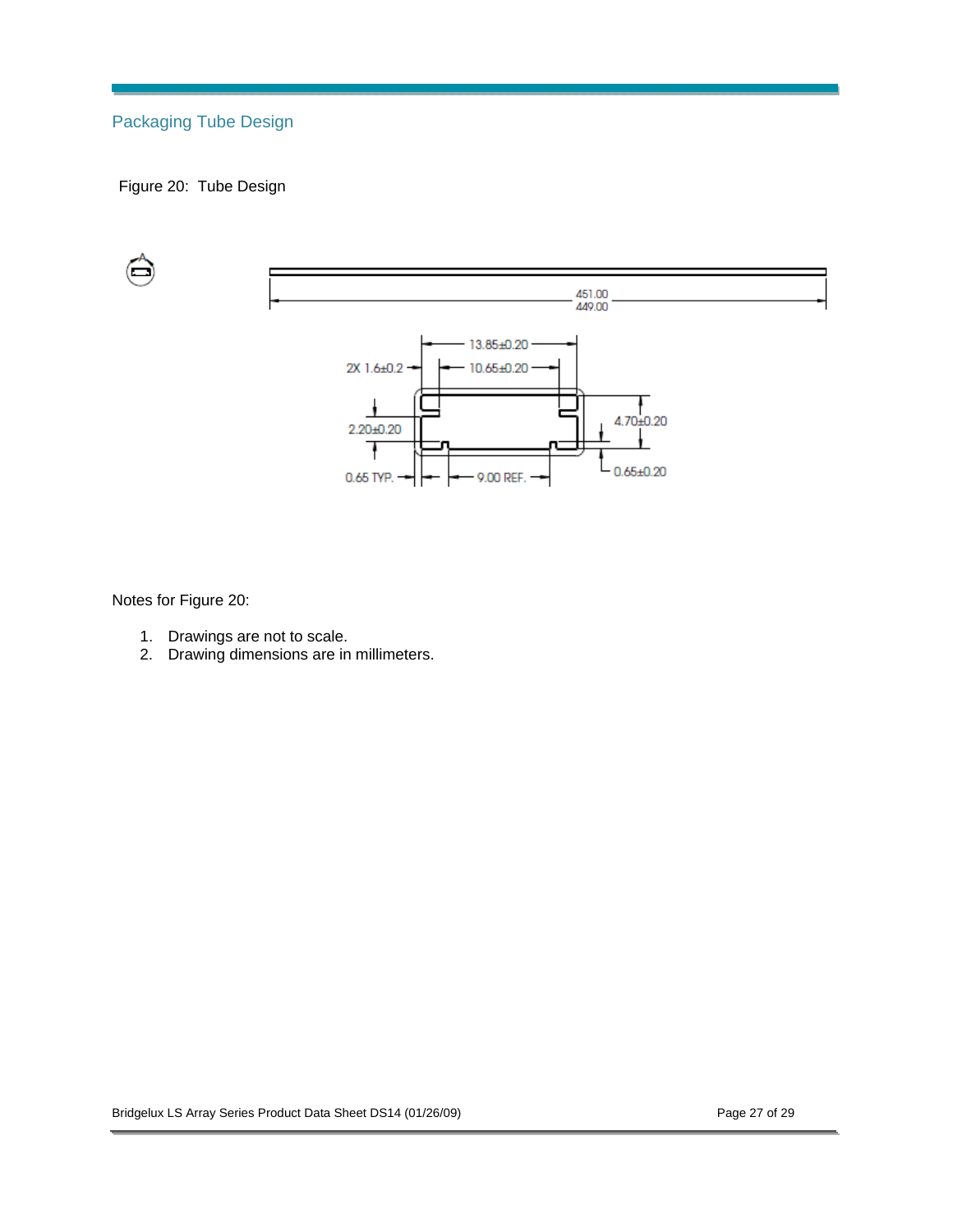## Design Resources

Bridgelux has developed a comprehensive set of application notes and design resources to assist customers in successfully designing with Bridgelux LED Array products. Included below is a list of available resources which can be downloaded from the Bridgelux web site under the Design Resources section. These documents are updated regularly as new information becomes available, including complimentary infrastructure products such as commercially available secondary optics and electronic driver solutions.

#### **Application Notes**

- AN10: Effective Thermal Management of Bridgelux LED Arrays
- AN11: Assembly Considerations for Bridgelux LED Arrays
- AN12: Electrical Drive Considerations for Bridgelux LED Arrays
- AN14: Reliability Data Sheet for Bridgelux LED Arrays
- AN15: Reflow Soldering of Bridgelux LED Arrays
- AN16: Optical Considerations for Bridgelux LED Arrays

#### **Optical Source Models**

Optical source models and ray set files are available for all Bridgelux LED Array products, and can be downloaded directly from the Bridgelux web site. The list below contains the formats currently available. If you require a specific format not included in this list, please contact your Bridgelux sales representative for assistance.

- Zemax
- ASAP
- **IESNA**
- **LightTools**
- LucidShape
- OPTIS SPEOS
- **PHOTOPIA**
- TracePro
- Radiant Imaging Source Model

### **3D CAD Models**

Three dimensional CAD models depicting the product outline of all Bridgelux LED Arrays are available in both SAT and STEP formats. These CAD files can be downloaded directly from the Bridgelux web site.